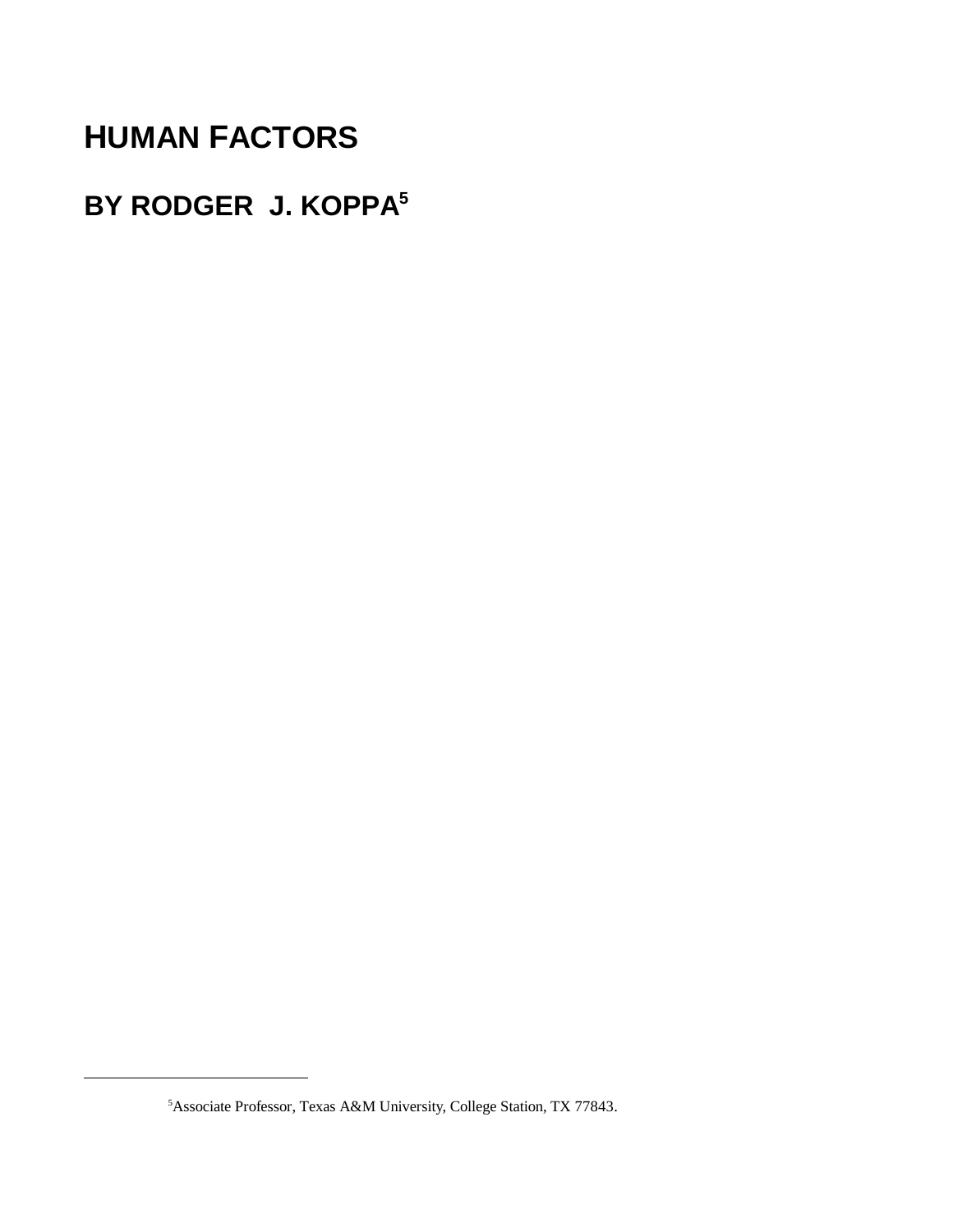# **CHAPTER 3** - **Frequently used Symbols**

| ξ                | $=$                | parameter of log normal distribution ~ standard deviation |
|------------------|--------------------|-----------------------------------------------------------|
| λ                | $=$                | parameter of log normal distribution $\sim$ median        |
| σ                | $=$                | standard deviation                                        |
| Φ                | $=$                | value of standard normal variate                          |
| $a_{GV}$         | $\equiv$           | maximum acceleration on grade                             |
| $a_{LV}$         | $=$                | maximum acceleration on level                             |
| A                | $=$                | movement amplitude                                        |
| $C_{r}$          | $=$                | roadway curvature                                         |
| $C_{(t)}$        | $=$                | vehicle heading                                           |
| CV               | $=$                | coefficient of variation                                  |
| d                | $=$                | braking distance                                          |
| D                | $\equiv$           | distance from eye to target                               |
| $E_{(t)}$        | $\equiv$           | symptom error function                                    |
| f                | $\equiv$           | coefficient of friction                                   |
| $F_{s}$          | $=$                | stability factor                                          |
| g                | $=$                | acceleration of gravity                                   |
| $g_{(s)}$        | $\equiv$           | control displacement                                      |
| G                | $\equiv$           | gradient                                                  |
| Н                | $\equiv$           | information (bits)                                        |
| K                | $\equiv$           | gain (dB)                                                 |
| L                | $=$                | wheel base                                                |
| L                | $\equiv$           | diameter of target (letter or symbol)                     |
| LN               | $=$                | natural log                                               |
| M                | $=$                | mean                                                      |
| МT               | $=$                | movement time                                             |
| $\cal N$         | $=$                | equiprobable alternatives                                 |
| $PRT =$          |                    | perception-response time                                  |
| $R_{(t)}$        | $=$                | desired input forcing function                            |
| RT.              | $=$                | reaction time (sec)                                       |
| $\boldsymbol{S}$ | $=$                | Laplace operator                                          |
| SR               | $=$                | steering ratio (gain)                                     |
| SSD              | $=$                | stopping sight distance                                   |
| $\mathfrak{t}$   | $=$                | time                                                      |
| $T_L$            | $=$                | lead term constant                                        |
| $T_{i}$          | $\equiv$           | lag term constant                                         |
| $T_{N}$          | $=$                | neuro-muscular time constant                              |
| $\boldsymbol{u}$ | $\equiv$           | speed                                                     |
| V                | $=$                | initial speed                                             |
| W                | $=$ $\blacksquare$ | width of control device                                   |
| Z                | $=$                | standard normal score                                     |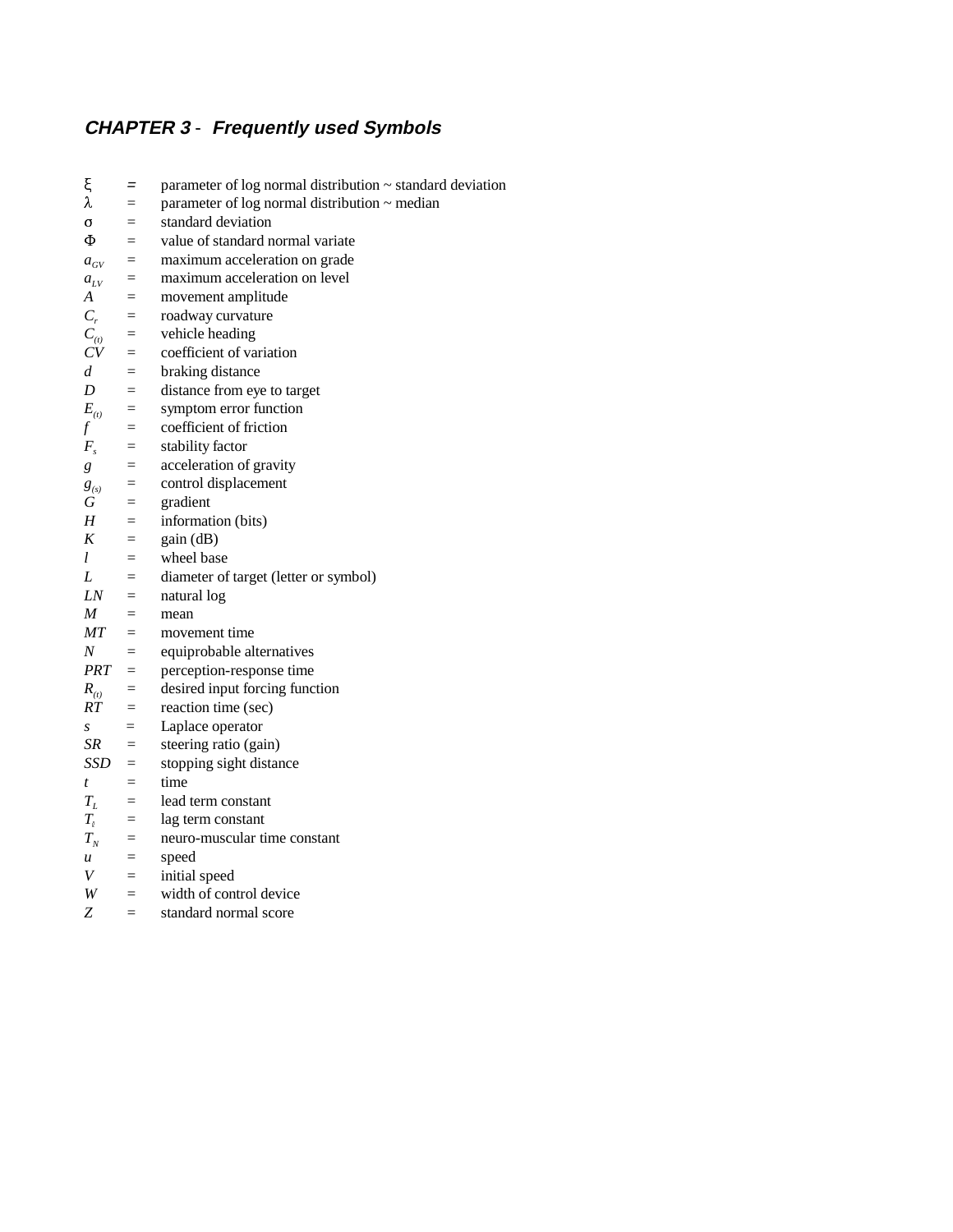# **3. HUMAN FACTORS**

# **3.1 Introduction**

In this chapter, salient performance aspects of the human in the context of a person-machine control system, the motor vehicle, will be summarized. The driver-vehicle system configuration is ubiquitous. Practically all readers of this chapter are also participants in such a system; yet many questions, as will be seen, remain to be answered in modeling the behavior of the human component alone. Recent publications (IVHS 1992; TRB 1993) in support of Intelligent Transportation Systems (ITS) have identified study of "Plain Old Driving" (POD) as a fundamental research topic in ITS. For the purposes of a transportation engineer interested in developing a molecular model of traffic flow in which the human in the vehicle or an individual human-vehicle comprises a unit of analysis, some important performance characteristics can be identified to aid in the formulation, even if a comprehensive transfer function for the driver has not yet been formulated.

This chapter will proceed to describe first the discrete components of performance, largely centered around neuromuscular and cognitive time lags that are fundamental parameters in human performance. These topics include perception-reaction time, control movement time, responses to the presentation of traffic control devices, responses to the movements of other vehicles, handling of hazards in the roadway, and finally how different segments of the driving population may differ in performance.

Next, the kind of control performance that underlies steering, braking, and speed control (the primary control functions) will be described. Much research has focused on the development of adequate models of the tracking behavior fundamental to steering, much less so for braking or for speed control.

After fundamentals of open-loop and closed-loop vehicle control are covered, applications of these principles to specific maneuvers of interest to traffic flow modelers will be discussed. Lane keeping, car following, overtaking, gap acceptance, lane closures, stopping and intersection sight distances will also be discussed. To round out the chapter, a few other performance aspects of the driver-vehicle system will be covered, such as speed limit changes and distractions on the highway.

# **3.1.1 The Driving Task**

Lunenfeld and Alexander (1990) consider the driving task to be a hierarchical process, with three levels: (1) Control, (2) Guidance, and (3) Navigation. The *control* level of performance comprises all those activities that involve secondto-second exchange of information and control inputs between the driver and the vehicle. This level of performance is at the control interface. Most control activities, it is pointed out, are performed "automatically," with little conscious effort. In short, the control level of performance is *skill based*, in the approach to human performance and errors set forth by Jens Rasmussen as presented in *Human Error* (Reason 1990).

Once a person has learned the rudiments of control of the vehicle, the next level of human performance in the drivervehicle control hierarchy is the rules-based (Reason 1990) *guidance* level as Rasmussen would say. The driver's main activities "involve the maintenance of a safe speed and proper path relative to roadway and traffic elements ." (Lunenfeld and Alexander 1990) Guidance level inputs to the system are dynamic speed and path responses to roadway geometrics, hazards, traffic, and the physical environment. Information presented to the driver-vehicle system is from traffic control devices, delineation, traffic and other features of the environment, continually changing as the vehicle moves along the highway.

These two levels of vehicle control, control and guidance, are of paramount concern to modeling a corridor or facility. The third (and highest) level in which the driver acts as a supervisor apart, is *navigation*. Route planning and guidance while enroute, for example, correlating directions from a map with guide signage in a corridor, characterize the navigation level of performance. Rasmussen would call this level *knowledge-based behavior*. Knowledge based behavior will become increasingly more important to traffic flow theorists as Intelligent Transportation Systems (ITS) mature. Little is currently known about how enroute diversion and route changes brought about by ITS technology affect traffic flow, but much research is underway. This chapter will discuss driver performance in the conventional highway system context, recognizing that emerging ITS technology in the next ten years may radically change many driver's roles as players in advanced transportation systems.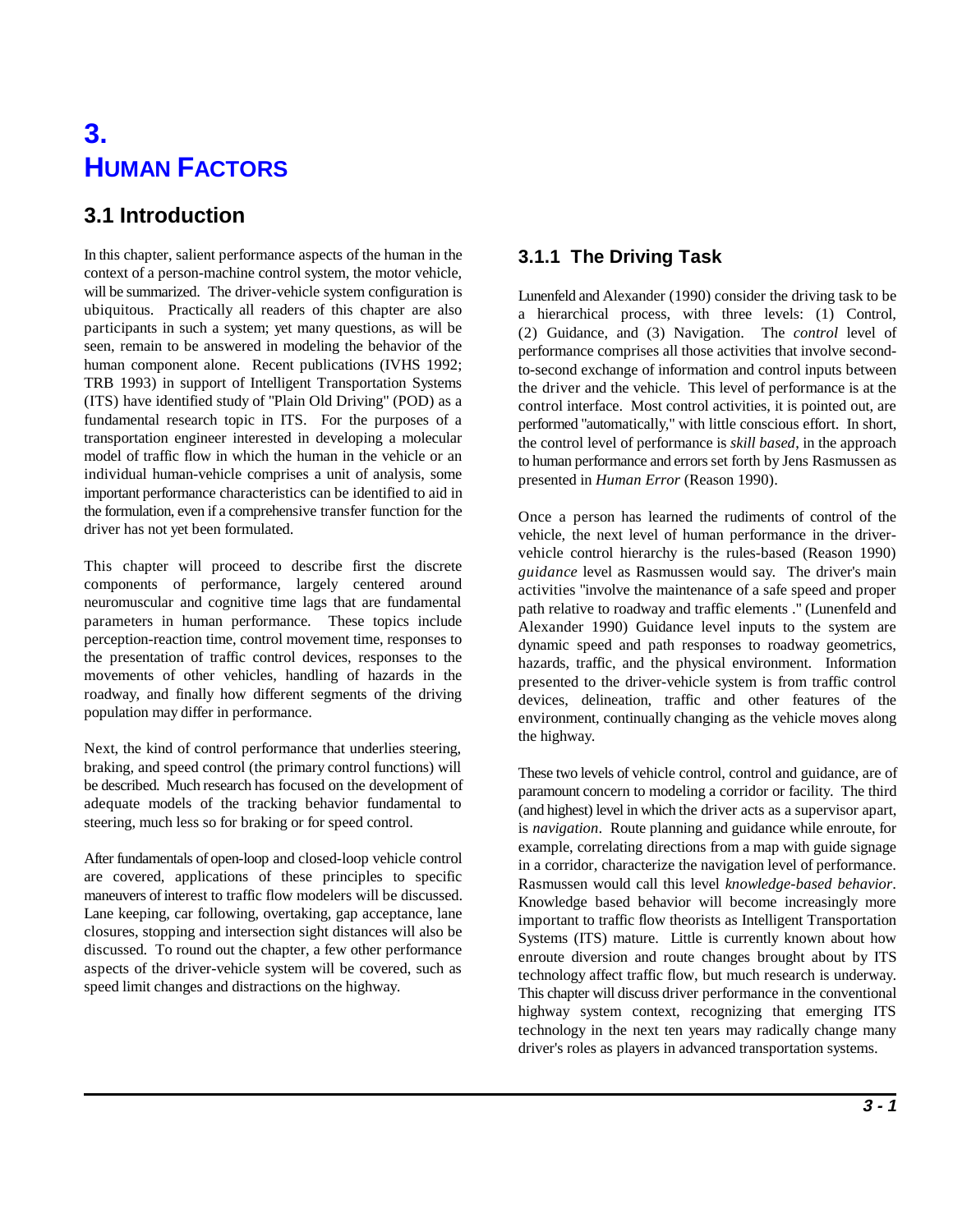At the control and guidance levels of operation, the driver of a driver-vehicle system from other vehicles, the roadway, and the motor vehicle has gradually moved from a significant prime mover, a supplier of forces to change the path of the vehicle, to an information processor in which strength is of little or no consequence. The advent of power assists and automatic transmissions in the 1940's, and cruise controls in the 1950's moved the driver more to the status of a manager in the system. There are commercially available adaptive controls for severely disabled drivers (Koppa 1990) which reduce the actual movements and strength required of drivers to nearly the vanishing point. The fundamental control tasks, however, remain the same.

These tasks are well captured in a block diagram first developed many years ago by Weir (1976). This diagram, reproduced in Figure 3.1, forms the basis for the discussion of driver performance, both discrete and continuous. Inputs enter the

driver him/herself (acting at the *navigation* level of performance).

The fundamental display for the driver is the visual field as seen through the windshield, and the dynamics of changes to that field generated by the motion of the vehicle. The driver attends to selected parts of this input, as the field is interpreted as the visual world. The driver as system manager as well as active system component "hovers" over the control level of performance. Factors such as his or her experience, state of mind, and stressors (e.g., being on a crowded facility when

30 minutes late for a meeting) all impinge on the supervisory or monitoring level of performance, and directly or indirectly affect the control level of performance. Rules and knowledge govern driver decision making and the second by second psychomotor activity of the driver. The actual control



**Figure 3.1 Generalized Block Diagram of the Car-Driver-Roadway System.**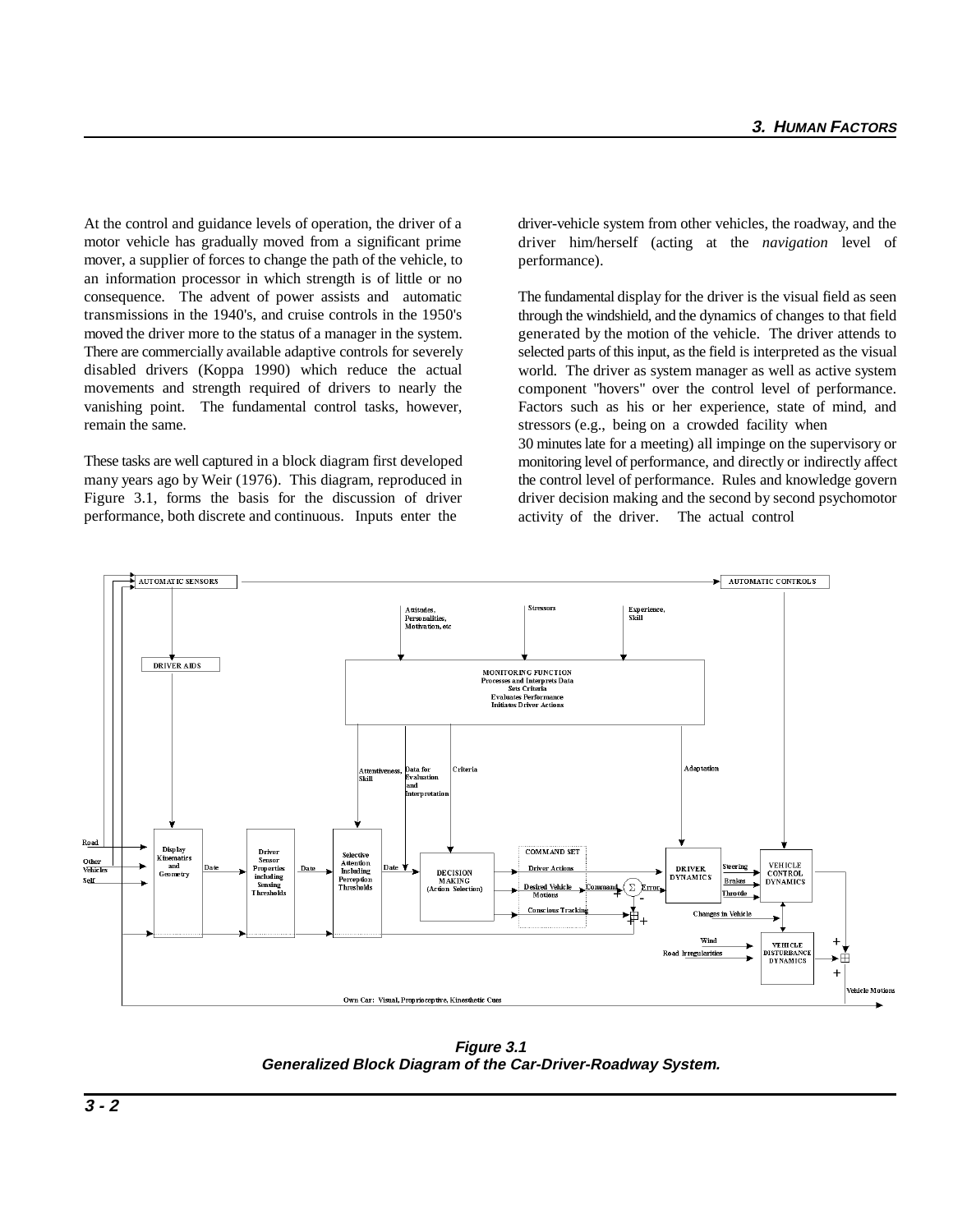movements made by the driver couple with the vehicle control As will be discussed, a considerable amount of information is at the interface of throttle, brake, and steering. The vehicle, in available for some of the lower blocks in this diagram, the ones turn, as a dynamic physical process in its own right, is subject to associated with braking reactions, steering inputs, andvehic le inputs from the road and the environment. The resolution of control dynamics. Far less is really known about the highercontrol dynamics and vehicle disturbance dynamics is the vehicle order functions that any driver knows are going on while he or path. she drives.

## **3.2 Discrete Driver Performance**

#### **3.2.1 Perception-Response Time**

Compared to some physical or chemical processes, the simplest part of the total time depends upon choice variables, and part is human reaction to incoming information is very slow indeed. common to all reactions (the intercept). Other components can Ever since the Dutch physiologist Donders started to speculate be postulated to intervene in the choice variable component, in the mid 19th century about central processes involved in other than just the information content. Most of these models choice and recognition reaction times, there have been numerous models of this process. The early 1950's saw Information Theory take a dominant role in experimental psychology. The linear equation

$$
RT = a + bH \tag{3.1}
$$

|   | $RT$ = Reaction time, seconds                 |
|---|-----------------------------------------------|
| H | $=$ Estimate of transmitted information       |
| H | $=$ $log_2N$ , if N equiprobable alternatives |
| a | $=$ Minimum reaction time for that modality   |

 $b =$  Empirically derived slope, around 0.13 seconds (sec) for many performance situations

that has come to be known as the Hick-Hyman "Law" expresses a relationship between the number of alternatives that must be sorted out to decide on a response and the total reaction time, that is, that lag in time between detection of an input (stimulus) and the start of initiation of a control or other response. If the time for the response itself is also included, then the total lag is termed "response time." Often, the terms "reaction time" and "response time" are used interchangeably, but one (reaction) is always a part of the other (response).

Nothing in the physical universe happens instantaneously. Underlying the Hick-Hyman Law is the two-component concept: have then been *chaining* individual components that are presumably orthogonal or uncorrelated with one another. Hooper and McGee (1983) postulate a very typical and plausible model with such components for braking response time, illustrated in Table 3.1.

Where: the 85th percentile estimate for that aspect of time lag. Because Each of these elements is derived from empirical data, and is in it is doubtful that any driver would produce 85th percentile values for each of the individual elements, 1.50 seconds probably represents an extreme upper limit for a driver's perception-reaction time. This is an estimate for the simplest kind of reaction time, with little or no decision making. The driver reacts to the input by lifting his or her foot from the accelerator and placing it on the brake pedal. But a number of writers, for example Neuman (1989), have proposed perceptionreaction times (PRT) for different types of roadways, ranging from 1.5 seconds for low-volume roadways to 3.0 seconds for urban freeways. There are more things happening, and more decisions to be made per unit block of time on a busy urban facility than on a rural county road. Each of those added factors increase the PRT. McGee (1989) has similarly proposed different values of PRT as a function of design speed. These estimates, like those in Table 3.1, typically include the time for the driver to move his or her foot from the accelerator to the brake pedal for brake application.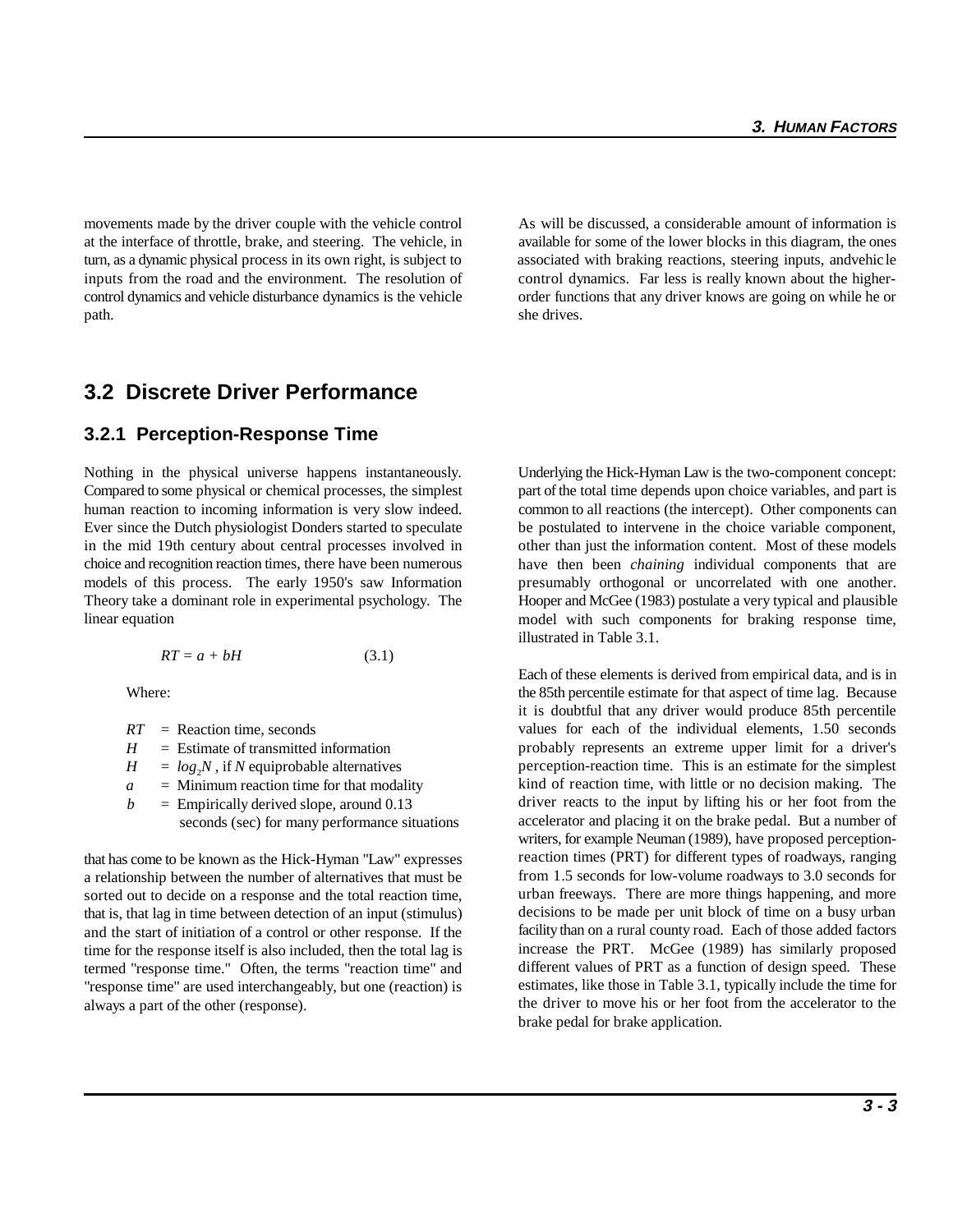| <b>Component</b>                             | <b>Time</b><br>(sec) | <b>Cumulative Time</b><br>(sec) |
|----------------------------------------------|----------------------|---------------------------------|
| Perception                                   |                      |                                 |
| Latency                                      | 0.31                 | 0.31                            |
| Eye Movement                                 | 0.09                 | 0.4                             |
| Fixation                                     | 0.2                  |                                 |
| Recognition                                  | 0.5                  | 1.5                             |
| <b>Initiating Brake</b><br>2)<br>Application | 1.24                 | 2.74                            |

#### **Table 3.1 Hooper-McGee Chaining Model of Perception-Response Time**

take into account a fundamental if not always vitally important time, if the time starts with onset of the signal with no fact: the times cannot be distributed according to the normal or anticipation by the driver. Taoka (1989) has suggested an gaussian probability course. Figure 3.2 illustrates the actual adjustment to be applied to PRT data to correct for the nonshape of the distribution. The distribution has a marked positive normality, when sample sizes are "large" --50 or greater.

Any statistical treatment of empirically obtained PRT's should skew, because there cannot be such a thing as a negative reaction



**Figure 3.2 Lognormal Distribution of Perception-Reaction Time.**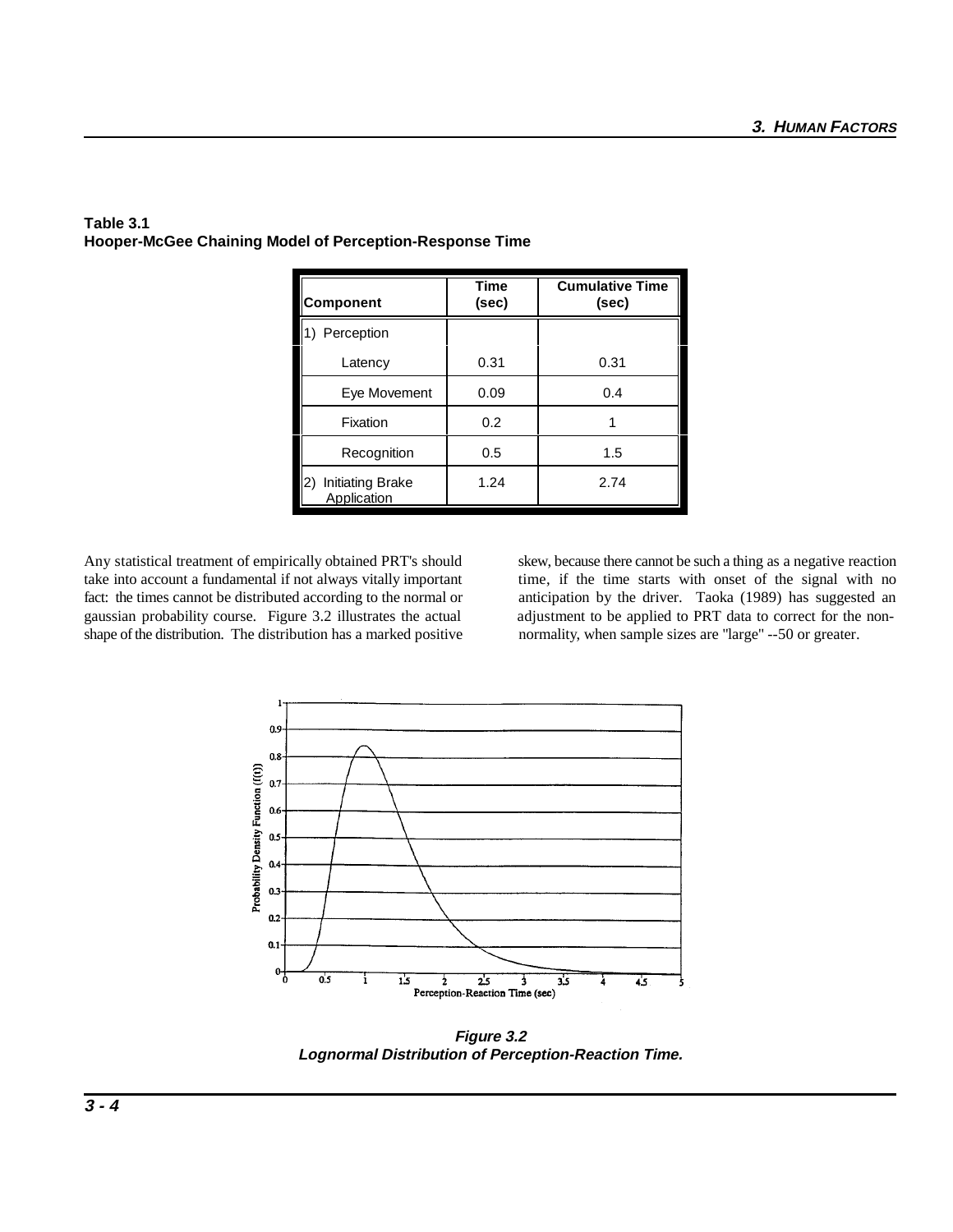The log-normal probability density function is widely used in quality control engineering and other applications in which values of the observed variable, *t*, are constrained to values equal to or greater than zero, but may take on extreme positive values, exactly the situation that obtains in considering PRT. In such situations, the natural logarithm of such data may be assumed to approach the normal or gaussian distribution. Probabilities associated with the log-normal distribution can thus be Therefore, the value of  $LN(t)$  for such percentile levels as  $0.50$ determined by the use of standard-score tables. Ang and Tang (the median), the 85th, 95th, and 99th can be obtained by (1975) express the log-normal probability density function  $f(t)$  substituting in Equation 3.6 the appropriate *Z* score of 0.00, as follows:

$$
f(t) = \frac{1}{\sqrt{2\Pi} \xi t} \exp\left[\left(\frac{LN(t)-\lambda}{\xi}\right)^2\right]
$$
 (3.2)

where the two parameters that define the shape of the distribution are  $\lambda$  and  $\xi$ . It can be shown that these two parameters are related to the mean and the standard deviation of a sample of data such as PRT as follows:

$$
\xi^2 = LN\left(1 + \frac{\sigma^2}{\mu^2}\right) \tag{3.3}
$$

The parameter  $\lambda$  is related to the median of the distribution being described by the simple relationship of the natural logarithm of the median. It can also be shown that the value of the standard normal variate (equal to probability) is related to these parameters as shown in the following equation:

$$
\lambda = LN\left(\frac{\mu}{\sqrt{1 + \sigma^2/\mu^2}}\right) \tag{3.4}
$$

$$
\Phi\left(\frac{LN(t)-\lambda}{\xi}\right) = 0.5, 0.85, \text{ etc.}
$$
\n(3.5)

and the standard score associated with that value is given by:

$$
\frac{LN(t)-\lambda}{\xi} = Z \tag{3.6}
$$

1.04, 1.65, and 2.33 for *Z* and then solving for *t.* Converting data to log-normal approximations of percentile values should be considered when the number of observations is reasonably large, over 50 or more, to obtain a better fit. Smaller data sets will benefit more from a tolerance interval approach to approximate percentiles (Odeh 1980).

A very recent literature review by Lerner and his associates (1995) includes a summary of brake PRT (including brake onset) from a wide variety of studies. Two types of response situation were summarized: (1) The driver does not know when or even if the stimulus for braking will occur, i.e., he or she is surprised, something like a real-world occurrence on the highway; and (2) the driver is aware that the signal to brake will occur, and the only question is when. The Lerner et al. (1995) composite data were converted by this writer to a log-normal transformation to produce the accompanying Table 3.2.

Sixteen studies of braking PRT form the basis for Table 3.2. Note that the 95th percentile value for a "surprise" PRT (2.45 seconds) is very close to the AASHTO estimate of 2.5 seconds which is used for all highway situations in estimating both stopping sight distance and other kinds of sight distance (Lerner et al. 1995).

In a very widely quoted study by Johansson and Rumar (1971), drivers were waylaid and asked to brake very briefly if they heard a horn at the side of the highway in the next 10 kilometers. Mean PRT for 322 drivers in this situation was 0.75 seconds with an SD of 0.28 seconds. Applying the Taoka conversion to the log normal distribution yields:

> 50th percentile PRT = 0.84 sec 85th percentile PRT = 1.02 sec 95th percentile PRT = 1.27 sec 99th percentile PRT = 1.71 sec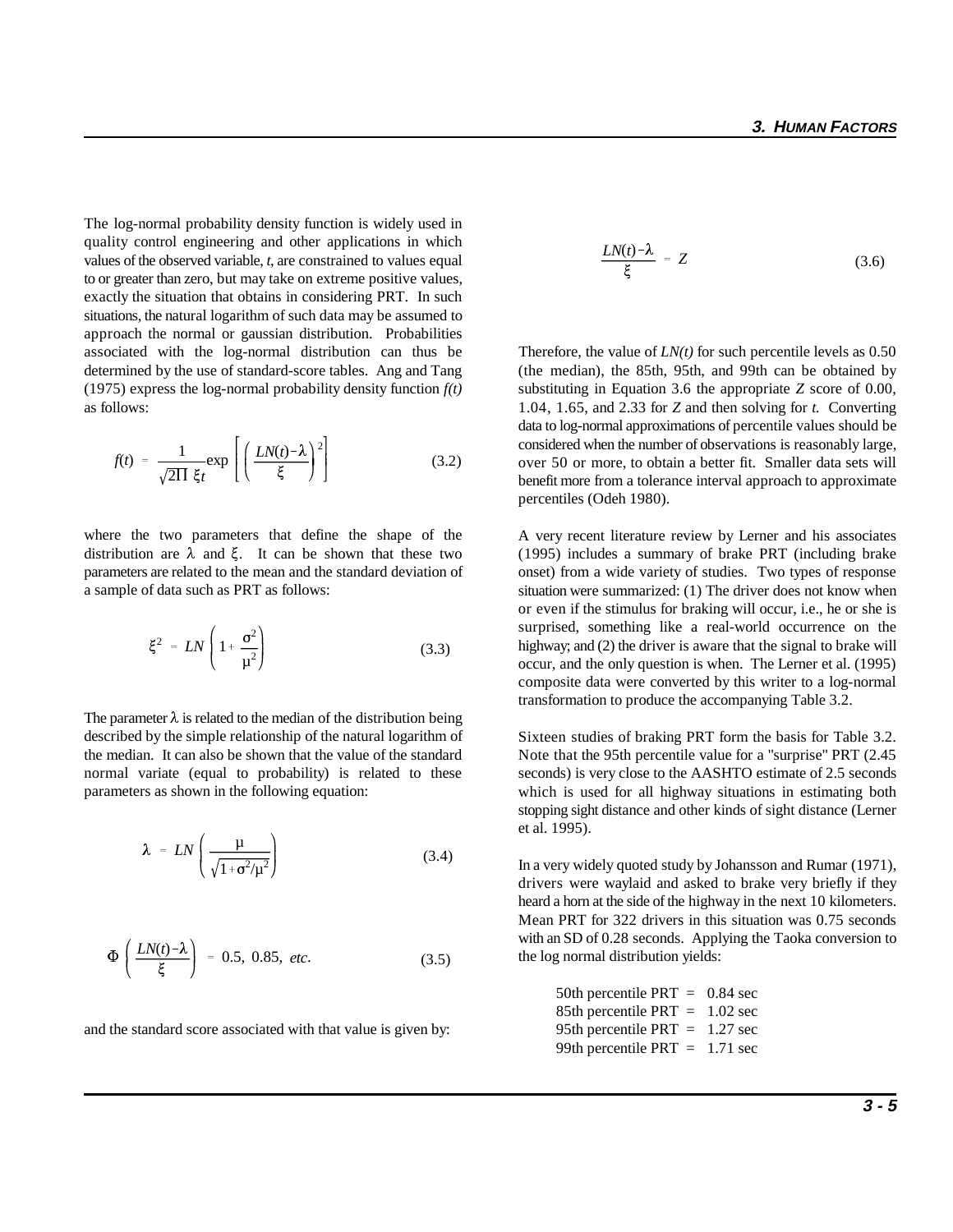|                     | "Surprise"       | "Expected"        |
|---------------------|------------------|-------------------|
| Mean                | $1.31$ (sec)     | 0.54              |
| <b>Standard Dev</b> | 0.61             | 0.1               |
| λ                   | 0.17 (no unit)   | $-0.63$ (no unit) |
| ξ                   | $0.44$ (no unit) | $0.18$ (no unit)  |
| 50th percentile     | 1.18             | 0.53              |
| 85th percentile     | 1.87             | 0.64              |
| 95th percentile     | 2.45             | 0.72              |
| 99th percentile     | 3.31             | 0.82              |

#### **Table 3.2 Brake PRT - Log Normal Transformation**

two age groups (Older: 55 and up; and Young: 18 to 25) were equipped with the same instrumentation. Nine of the 12 drivers suddenly presented with a barrier that sprang up from a slot in made stopping maneuvers in response to the emergence of the the pavement in their path, with no previous instruction. They barrier. The results are given in Table 3.3 as Case 2. In an were driving a test vehicle on a closed course. Not all 26 drivers attempt (Case 3) to approximate real-world driving conditions, hit the brakes in response to this breakaway barrier. The PRT's Fambro et al. (1994) equipped 12 driver's own vehicles with of the 22 who did are summarized in Table 3.3 (Case 1). None instrumentation. They were asked to drive a two-lane undivided

In very recent work by Fambro et al. (1994) volunteer drivers in Additional runs were made with other drivers in their own cars of the age differences were statistically significant. secondary road ostensibly to evaluate the drivability of the road.

#### **Table 3.3 Summary of PRT to Emergence of Barrier or Obstacle**

| <b>Case 1. Closed Course, Test Vehicle</b> |                                |                    |                 |  |  |  |  |
|--------------------------------------------|--------------------------------|--------------------|-----------------|--|--|--|--|
| 12                                         | Older:                         | Mean $= 0.82$ sec: | $SD = 0.16$ sec |  |  |  |  |
| 10                                         | Young:                         | Mean $= 0.82$ sec: | $SD = 0.20$ sec |  |  |  |  |
| Case 2. Closed Course, Own Vehicle         |                                |                    |                 |  |  |  |  |
| Older:                                     |                                | Mean = $1.14$ sec: | $SD = 0.35$ sec |  |  |  |  |
| 3                                          | Young:                         | Mean $= 0.93$ sec: | $SD = 0.19$ sec |  |  |  |  |
|                                            | Case 3. Open Road, Own Vehicle |                    |                 |  |  |  |  |
| 5<br>Older:                                |                                | Mean $= 1.06$ sec: | $SD = 0.22$ sec |  |  |  |  |
| 6                                          | Young:                         | Mean = $1.14$ sec: | $SD = 0.20$ sec |  |  |  |  |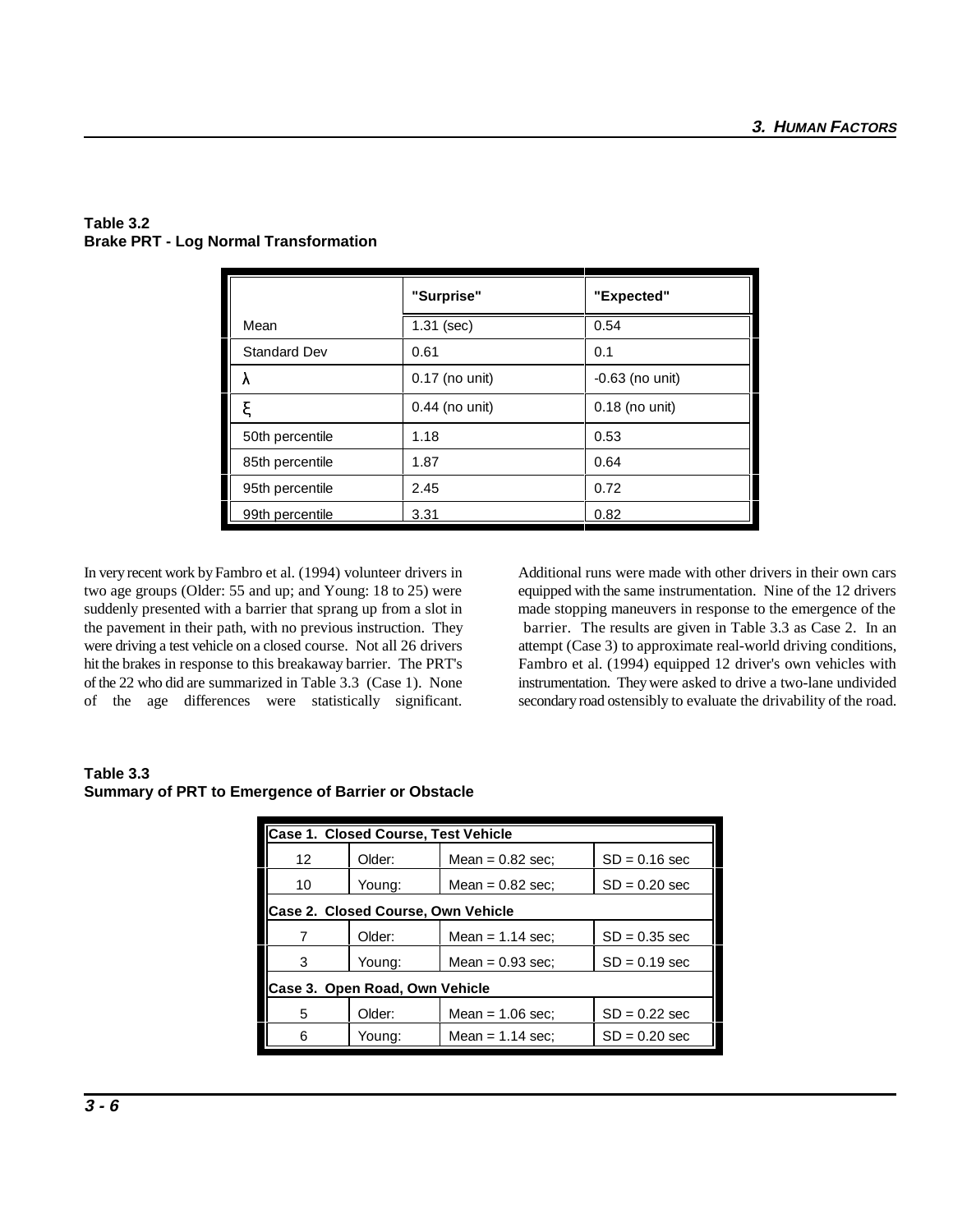A braking incident was staged at some point during this test event to an expected event ranges from 1.35 to 1.80 sec, drive. A barrel suddenly rolled out of the back of a pickup consistent with Johansson and Rumar (1971). Note, however, parked at the side of the road as he or she drove by. The barrel that one out of 12 of the drivers in the open road barrel study was snubbed to prevent it from actually intersecting the driver's path, but the driver did not know this. The PRT's obtained by this ruse are summarized in Table 3.4. One driver failed to notice the barrel, or at least made no attempt to stop or avoid it.

Since the sample sizes in these last two studies were small, it was considered prudent to apply statistical tolerance intervals to these data in order to estimate proportions of the driving population that might exhibit such performance, rather than using the Taoka conversion. One-sided tolerance tables published by Odeh (1980) were used to estimate the percentage of drivers who would respond in a given time or shorter, based on these findings. These estimates are given in Table 3.4 (95 percent confidence level), with PRT for older and younger drivers combined.

The same researchers also conducted studies of driver response to expected obstacles. The ratio of PRT to a totally unexpected (Case 3) *did not appear to notice the hazard at all.* Thirty percent of the drivers confronted by the artificial barrier under closed-course conditions also did not respond appropriately. How generalizable these percentages are to the driver population remains an open question that requires more research. For analysis purposes, the values in Table 3.4 can be used to approximate the driver PRT envelope for an unexpected event. PRT's for expected events, e.g., braking in a queue in heavy traffic, would range from 1.06 to 1.41 second, according to the ratios given above (99th percentile).

These estimates may not adequately characterize PRT under conditions of complete surprise, i.e., when expectancies are greatly violated (Lunenfeld and Alexander 1990). Detection times may be greatly increased if, for example, an unlighted vehicle is suddenly encountered in a traffic lane in the dark, to say nothing of a cow or a refrigerator.

| <b>Percentile</b> | Case 1<br><b>Test Vehicle</b><br><b>Closed Course</b> | Case 2<br><b>Own Vehicle</b><br><b>Closed Course</b> | Case 3<br><b>Own Vehicle</b><br><b>Open Road</b> |  |  |  |
|-------------------|-------------------------------------------------------|------------------------------------------------------|--------------------------------------------------|--|--|--|
| 50th              | $0.82$ sec                                            | 1.09 <sub>sec</sub>                                  | $1.11$ sec                                       |  |  |  |
| 75th              | $1.02$ sec                                            | $1.54$ sec                                           | $1.40$ sec                                       |  |  |  |
| 90th              | $1.15$ sec                                            | $1.81$ sec                                           | 1.57 sec                                         |  |  |  |
| 95 <sub>th</sub>  | 1.23 <sub>sec</sub>                                   | 1.98 <sub>sec</sub>                                  | 1.68 <sub>sec</sub>                              |  |  |  |
| 99th              | 1.39 <sub>sec</sub>                                   | 2.31 sec                                             | 1.90 <sub>sec</sub>                              |  |  |  |
|                   | Adapted from Fambro et al. (1994).                    |                                                      |                                                  |  |  |  |

#### **Table 3.4 Percentile Estimates of PRT to an Unexpected Object**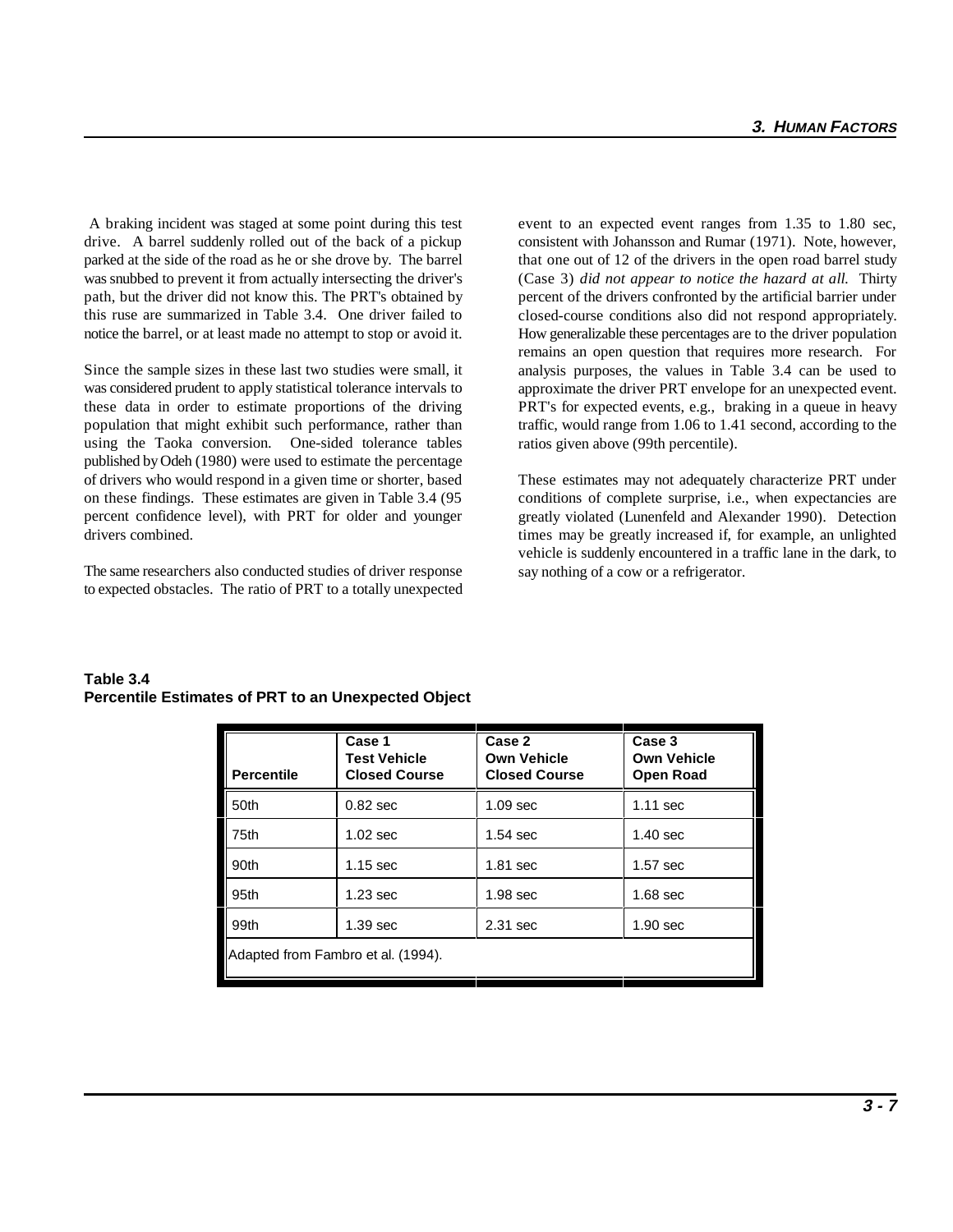# **3.3 Control Movement Time**

hand, depending upon the control input to be effected), the discussed previously in Section 3.3.1. amount of time required to make that movement may be of interest. Such control inputs are overt motions of an appendage Other researchers, as summarized by Berman (1994), soon

#### **3.3.1 Braking Inputs**

As discussed in Section 3.3.1 above, a driver's braking response is composed of two parts, prior to the actual braking of the vehicle: the perception-reaction time (PRT) and immediately following, movement time (*MT* ).

Movement time for any sort of response was first modeled by Fitts in 1954. The simple relationship among the range or amplitude of movement, size of the control at which the control movement terminates, and basic information about the minimum "twitch" possible for a control movement has long been known as "Fitts' Law."

$$
MT = a + b \, Log_2 \left(\frac{2A}{W}\right) \tag{3.7}
$$

where,

$$
a =
$$
 minimum response time lag, no movement

*b* = slope, empirically determined, different for each limb

*A* = amplitude of movement, i.e., the distance from starting point to end point

*W* = width of control device (in direction of movement)

The term

$$
Log_2\left(\frac{2A}{W}\right) \tag{3.8}
$$

Once the lag associated with perception and then reaction has is the "Index of Difficulty" of the movement, in binary units, thus ensued and the driver just begins to move his or her foot (or linking this simple relationship with the Hick-Hyman equation

of the human body, with attendant inertia and muscle fiber found that certain control movements could not be easily latencies that come into play once the efferent nervous impulses modeled by Fitts' Law. Accurate tapping responses less than arrives from the central nervous system. 180 msec were not included. Movements which are short and quick also appear to be preplanned, or "programmed," and are open-loop. Such movements, usually not involving visual feedback, came to be modeled by a variant of Fitts' Law:

$$
MT = a + b \sqrt{A} \tag{3.9}
$$

in which the width of the target control (*W* ) plays no part.

Almost all such research was devoted to hand or arm responses. In 1975, Drury was one of the first researchers to test the applicability of Fitts' Law and its variants to foot and leg movements. He found a remarkably high association for fitting foot tapping performance to Fitts' Law. Apparently, all appendages of the human body can be modeled by Fitts' Law or one of its variants, with an appropriate adjustment of *a* and *b,* the empirically derived parameters. Parameters *a* and *b* are sensitive to age, condition of the driver, and circumstances such as degree of workload, perceived hazard or time stress, and preprogramming by the driver.

In a study of pedal separation and vertical spacing between the planes of the accelerator and brake pedals, Brackett and Koppa (1988) found separations of 10 to 15 centimeters (cm), with little or no difference in vertical spacing, produced control movement in the range of 0.15 to 0.17 sec. Raising the brake pedal more than 5 cm above the accelerator lengthened this time significantly. If pedal separation  $( = A$  in Fitts' Law) was varied, holding pedal size constant, the mean *MT* was 0.22 sec, with a standard deviation of 0.20 sec.

In 1991, Hoffman put together much of the extant literature and conducted studies of his own. He found that the Index of Difficulty was sufficiently low  $\left($ <1.5) for all pedal placements found on passenger motor vehicles that visual control was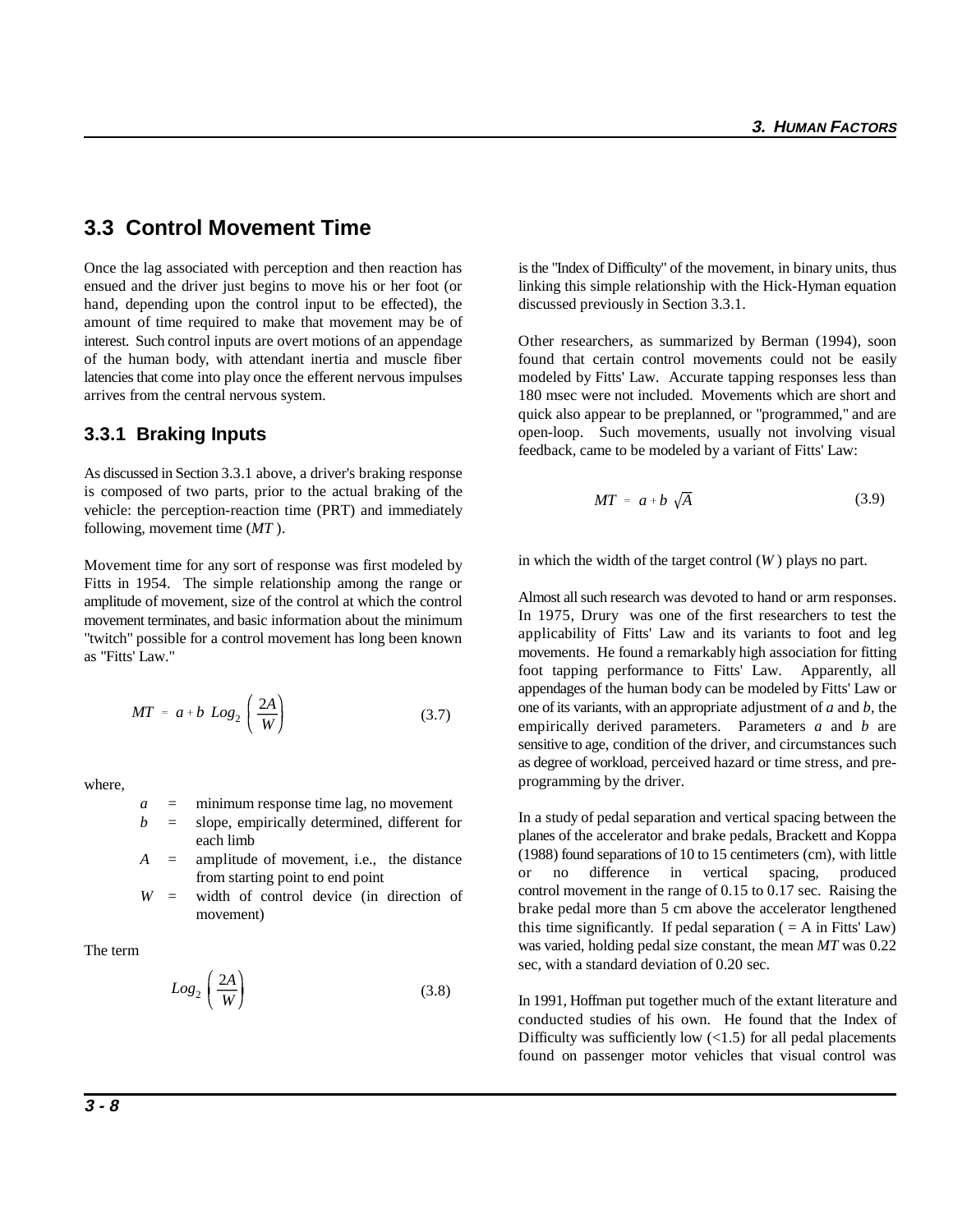unnecessary for accurate movement, i.e., movements were other relationship between these two times. A recent analysis by ballistic in nature. *MT* was found to be greatly influenced by vertical separation of the pedals, but comparatively little by changes in *A*, presumably because the movements were ballistic or open-loop and thus not correctable during the course of the movement. *MT* was lowest at 0.20 sec with no vertical separation, and rose to 0.26 sec if the vertical separation (brake pedal higher than accelerator) was as much as 7 cm. A very recent study by Berman (1994) tends to confirm these general *MT* evaluations, but adds some additional support for a ballistic model in which amplitude A does make a difference.

Her *MT* findings for a displacement of (original) 16.5 cm and (extended) 24.0 cm, or change of 7.5 cm can be summarized as follows:

|                           | Original pedal     | <b>Extended pedal</b> |
|---------------------------|--------------------|-----------------------|
| Mean                      | $0.20$ sec         | $0.29$ sec            |
| <b>Standard Deviation</b> | $0.05 \text{ sec}$ | $0.07 \text{ sec}$    |
| 95 percent                |                    |                       |
| tolerance level           | $0.32$ sec         | $0.45 \text{ sec}$    |
| 99 percent                |                    |                       |
| tolerance level           | $0.36$ sec         | $0.51 \text{ sec}$    |
|                           |                    |                       |

The relationship between perception-reaction time and *MT* has been shown to be very weak to nonexistent. That is, a long reaction time does not necessarily predict a long *MT*, or any the writer yielded a Pearson Product-Moment Correlation Coefficient (r) value of 0.17 between these two quantities in a braking maneuver to a completely unexpected object in the path of the vehicle (based on 21 subjects). Total PRT's as presented in Section 3.3.1 should be used for discrete braking control movement time estimates; for other situations, the modeler could use the tolerance levels in Table 3.5 for *MT*, chaining them after an estimate of perception (including decision) and reaction time for the situation under study (95 percent confidence level). See Section 3.14 for a discussion on how to combine these estimates.

## **3.3.2 Steering Response Times**

Summala (1981) covertly studied driver responses to the sudden opening of a car door in their path of travel. By "covert" is meant the drivers had no idea they were being observed or were participating in the study. This researcher found that neither the latency nor the amount of deviation from the pre-event pathway was dependent upon the car's prior position with respect to the opening car door. Drivers responded with a ballistic "jerk" of the steering wheel. The mean response latency for these Finnish drivers was 1.5 sec, and reached the half-way point of maximum displacement from the original path in about 2.5 sec. The

| <b>Source</b>                      | N  | Mean<br>(Std) | 75th<br><b>Sec</b> | 90th<br><b>Sec</b> | 95th<br><b>Sec</b> | 99th<br><b>Sec</b> |
|------------------------------------|----|---------------|--------------------|--------------------|--------------------|--------------------|
| Brackett (Brackett and Koppa 1988) | 24 | 0.22(0.20)    | 0.44               | 0.59               | 0.68               | 0.86               |
| Hoffman (1991)                     | 18 | 0.26(0.20)    | 0.50               | 0.66               | 0.84               | 1.06               |
| Berman (1994)                      | 24 | 0.20(0.05)    | 0.26               | 0.29               | 0.32               | 0.36               |

#### **Table 3.5 Movement Time Estimates**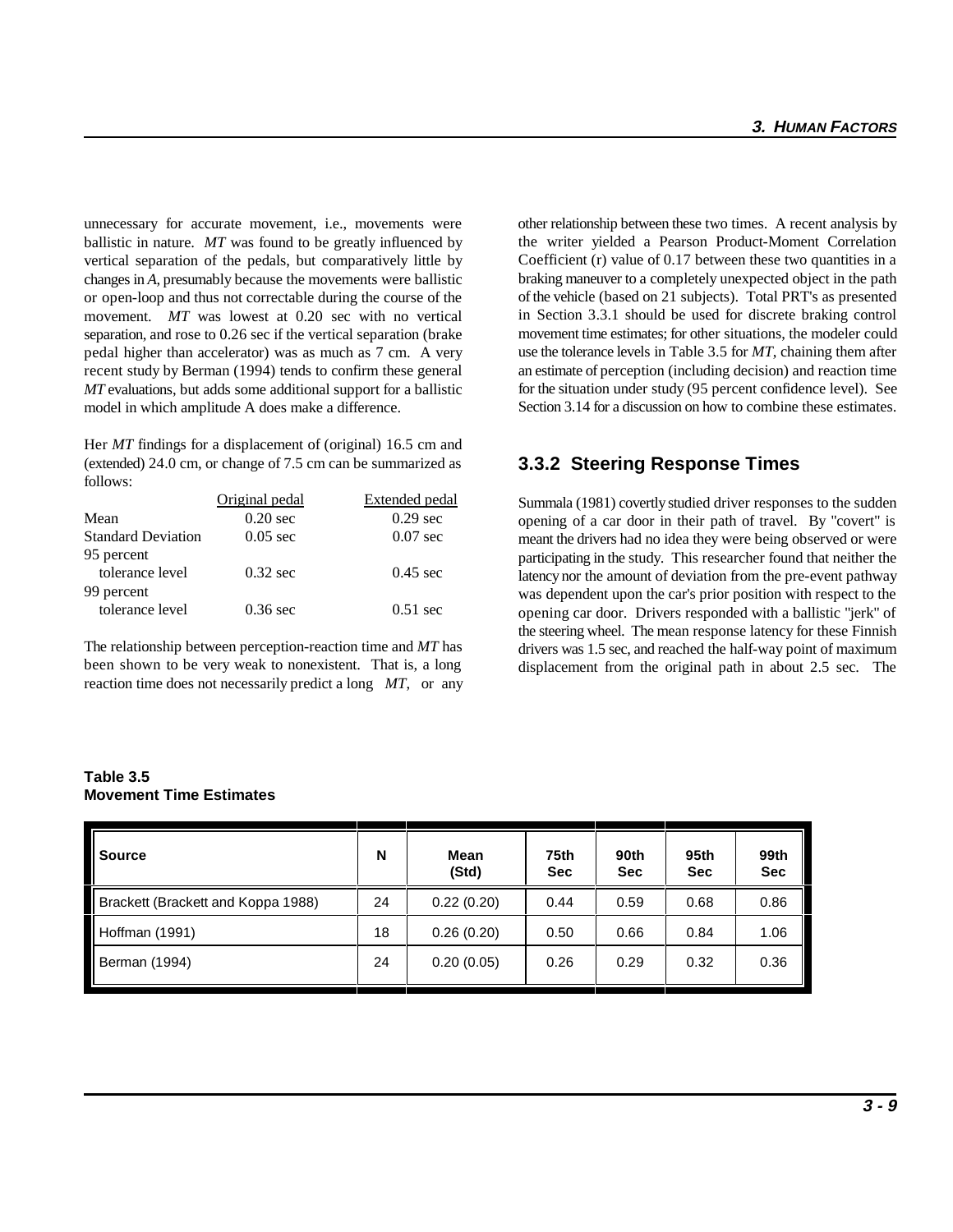# **3.4 Response Distances and Times to Traffic Control Devices**

The driving task is overwhelmingly visual in nature; external very rich with data related to target detection in complex visual information coming through the windshield constitutes nearly all environments, and a TCD's target value also depends upon the the information processed. A major input to the driver which driver's predilection to look for and use such devices. influences his or her path and thus is important to traffic flow theorists is traffic information imparted by traffic control devices (TCD). The major issues concerned with TCD are all related to distances at which they may be (1) detected as objects in the visual field; (2) recognized as traffic control devices: signs, signals, delineators, and barricades; (3) legible or identifiable so that they may be comprehended and acted upon. Figure 3.3 depicts a conceptual model for TCD information processing, and the many variables which affect it. The research literature is

# **3.4.1 Traffic Signal Change**

From the standpoint of traffic flow theory and modeling, a major concern is at the stage of legibility or identification and a combination of "read" and "understand" in the diagram in Figure 3.3. One of the most basic concerns is driver response or lag to



**Figure 3.3 A Model of Traffic Control Device Information Processing.**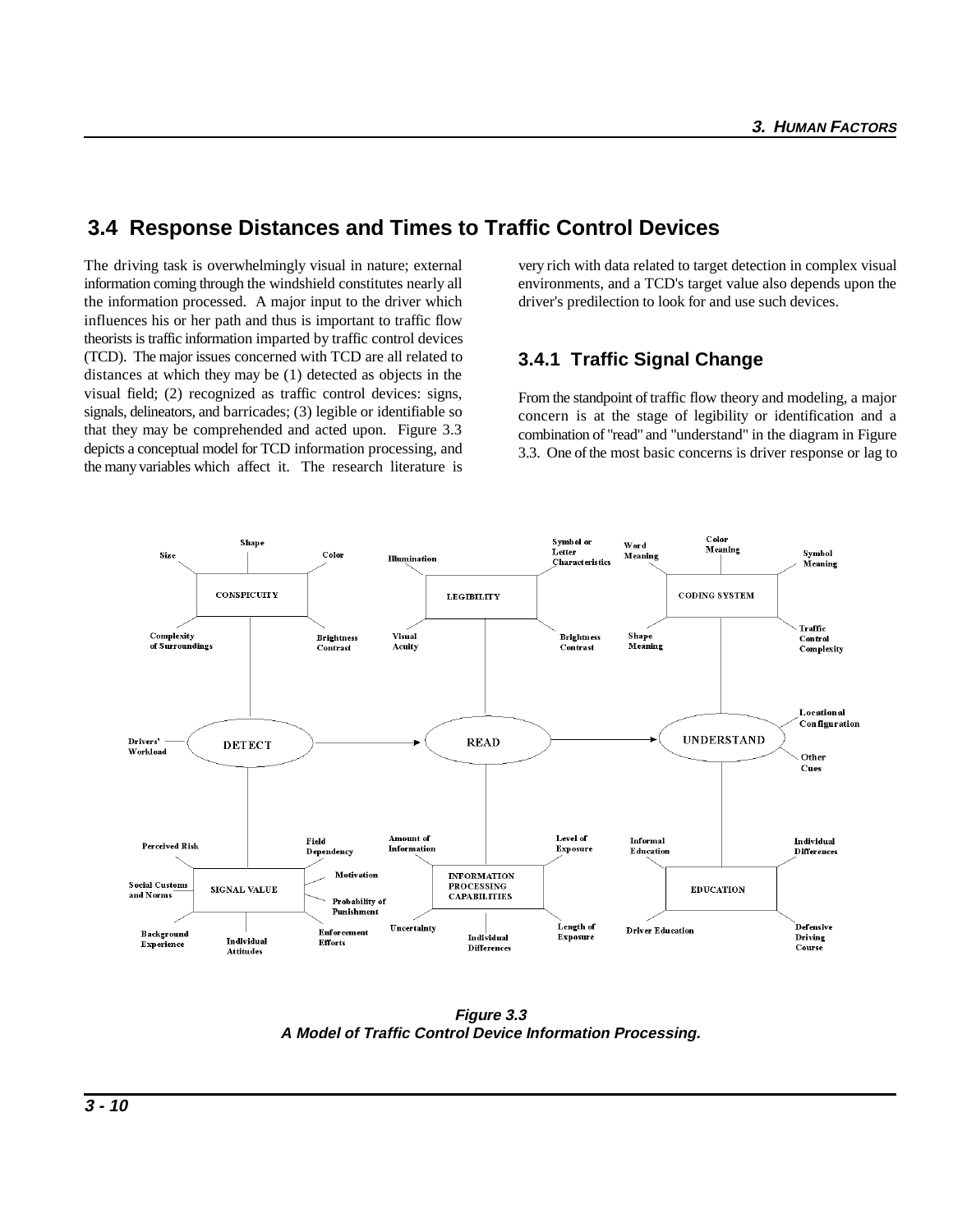changing traffic signals. Chang et al. (1985) found through covert observations at signalized intersections that drivers response lag to signal change (time of change to onset of brake lamps) averaged 1.3 sec, with the 85th percentile PRT estimated at 1.9 sec and the 95th percentile at 2.5 sec. This PRT to signal change is somewhat inelastic with respect to distance from the If the driver is stopped at a signal, and a straight-ahead maneuver traffic signal at which the signal state changed. The mean PRT is planned, PRT would be consistent with those values given in (at 64 kilometers per hour (km/h)) varied by only 0.20 sec within Section 3.3.1. If complex maneuvers occur after signal change a distance of 15 meters (m) and by only 0.40 sec within 46 m. (e.g., left turn yield to oncoming traffic), the Hick-Hyman Law

Wortman and Matthias (1983) found similar results to Chang et al. (1985) with a mean PRT of 1.30 sec, and a 85th percentile PRT of 1.5 sec. Using tolerance estimates based on their sample size, (95 percent confidence level) the 95th percentile PRT was 2.34 sec, and the 99th percentile PRT was 2.77 sec. They found very little relationship between the distance from the intersection and either PRT or approach speed ( $r^2 = 0.08$ ). So the two study findings are in generally good agreement, and the following estimates may be used for driver response to signal change:

| Mean PRT to signal change $=$ | $1.30 \text{ sec}$ |
|-------------------------------|--------------------|
| 85th percentile $PRT =$       | $1.50$ sec         |
| 95th percentile $PRT =$       | $2.50$ sec         |
| 99th percentile $PRT =$       | $2.80$ sec         |

(Section 3.2.1) could be used with the *y* intercept being the basic PRT to onset of the traffic signal change. Considerations related to intersection sight distances and gap acceptance make such predictions rather difficult to make without empirical validation. These considerations will be discussed in Section 3.15.

# **3.4.2 Sign Visibility and Legibility**

The psychophysical limits to legibility (alpha-numeric) and identification (symbolic) sign legends are the resolving power of

| <b>Snellen Acuity</b> |         | Visual angle of letter or symbol | <b>Legibility Index</b> |
|-----------------------|---------|----------------------------------|-------------------------|
| SI (English)          | 'of arc | radians                          | m/cm                    |
| (20/10)<br>6/3        | 2.5     | 0.00073                          | 13.7                    |
| (20/20)<br>6/6        | 5       | 0.00145                          | 6.9                     |
| (20/30)<br>6/9        | 7.5     | 0.00218                          | 4.6                     |
| 6/12 (20/40)          | 10      | 0.00291                          | 3.4                     |
| 6/15<br>(20/50)       | 12.5    | 0.00364                          | 2.7                     |
| 8<br>(20/60)<br>6.    | 15      | 0.00436                          | 2.3                     |

**Table 3.6 Visual Acuity and Letter Sizes**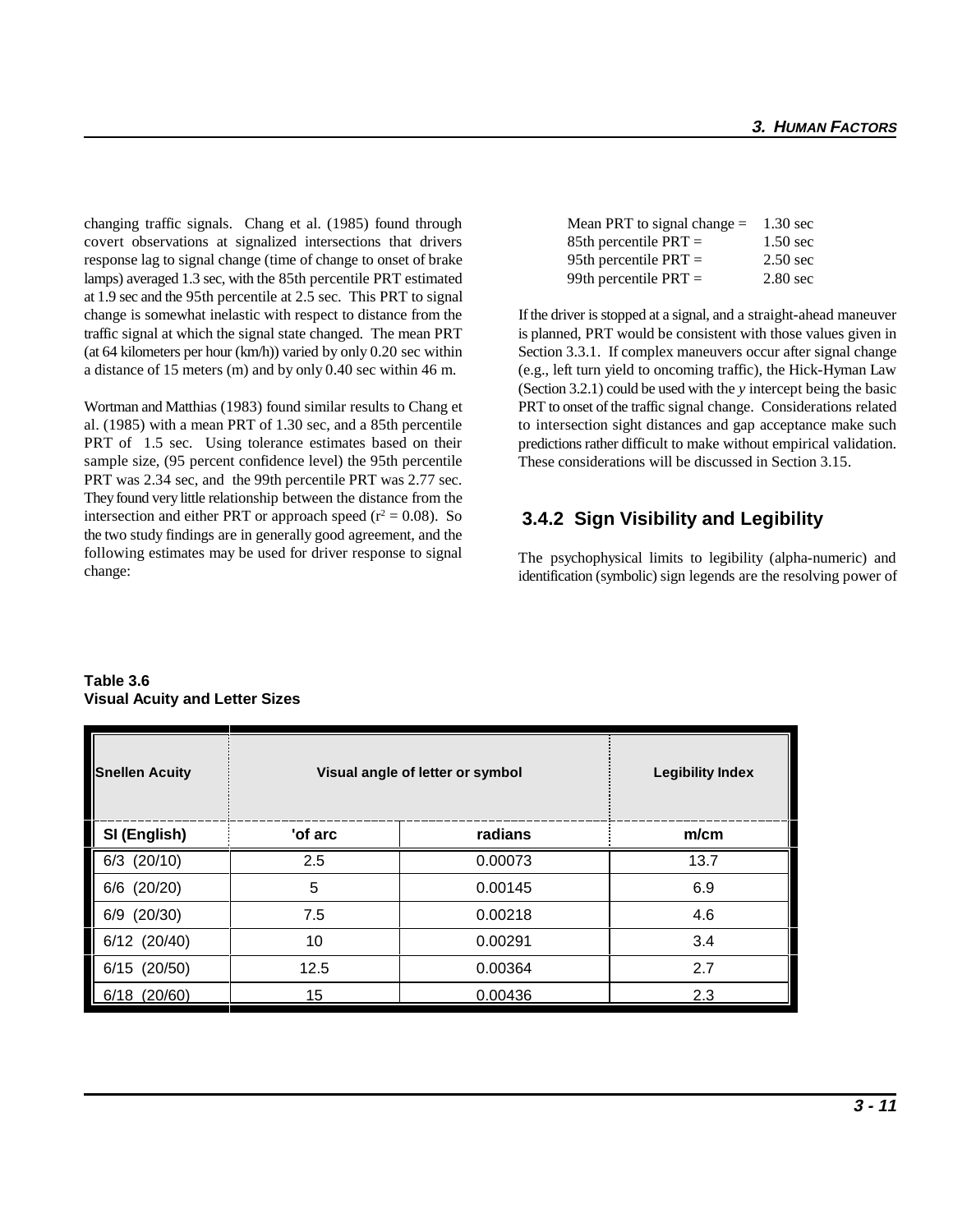the visual perception system, the effects of the optical train confirmed these earlier findings, and also notes that extreme leading to presentation of an image on the retina of the eye, neural processing of that image, and further processing by the brain. Table 3.6 summarizes visual acuity in terms of visual angles and legibility indices.

The exact formula for calculating visual angle is

$$
\Delta = 2 \arctan\left(\frac{L}{2D}\right) \tag{3.10}
$$

where,  $L =$  diameter of the target (letter or symbol)  $D =$  distance from eye to target in the same units

All things being equal, two objects that subtend the same visual angle will elicit the same response from a human observer, regardless of their actual sizes and distances. In Table 3.6 the Snellen eye chart visual acuity ratings are related to the size of objects in terms of visual arc, radians (equivalent for small sizes to the tangent of the visual arc) and legibility indices. Standard transportation engineering resources such as the *Traffic Control* depending upon sign complexity. These differences consistent *Devices Handbook* (FHWA 1983) are based upon these fundamental facts about visual performance, but it should be clearly recognized that it is very misleading to extrapolate directly from letter or symbol legibility/recognition sizes to *sign* perceptual distances, especially for word signs. There are other expectancy cues available to the driver, word length, layout, etc. that can lead to performance better than straight visual angle computations would suggest. Jacobs, Johnston, and Cole (1975) also point out an elementary fact that 27 to 30 percent of the driving population cannot meet a 6/6 (20/20) criterion. Most states in the U.S. have a 6/12 (20/40) static acuity criterion for unrestricted licensure, and accept 6/18 (20/60) for restricted (daytime, usually) licensure. Such tests in driver license offices are subject to error, and examiners tend to be very lenient. Night-time static visual acuity tends to be at least one Snellen line worse than daytime, and much worse for older drivers (to be discussed in Section 3.8).

Jacobs, et al. also point out that the sign size for 95th percentile recognition or legibility is 1.7 times the size for 50th percentile performance. There is also a pervasive notion in the research that *letter* sign legibility distances are half *symbol* sign recognition distances, when drivers are very familiar with the symbol (Greene 1994). Greene (1994), in a very recent study,

variability exists from trial to trial *for the same observer* on a given sign's recognition distance. Presumably, word signs would manifest as much or even more variability. Complex, fine detail signs such as Bicycle Crossing (MUTCD W11-1) were observed to have coefficients of variation between subjects of 43 percent. Coefficient of Variation (*CV*) is simply:<br>  $CV = 100 \cdot (Std Deviation/Mean)$  (3.11)

$$
CV = 100 \cdot (Std Deviation/Mean)
$$
 (3.11)

In contrast, very simple symbol signs such as T-Junction (MUTCD W2-4) had a CV of 28 percent. Within subject variation (from trial to trial) on the same symbol sign is summarized in Table 3.7.

Before any reliable predictions can be made about legibility or recognition distances of a given sign, Greene (1994) found that six or more trials under controlled conditions must be made, either in the laboratory or under field conditions. Greene (1994) found percent differences between high-fidelity laboratory and field recognition distances to range from 3 to 21 percent, with most researchers, were all in the direction of laboratory distances being greater than actual distances; the laboratory tends to overestimate field legibility distances. Variability in legibility distances, however, is as great in the laboratory as it is under field trials.

With respect to visual angle required for recognition, Greene found, for example, that the Deer Crossing at the mean recognition distance had a mean visual angle of 0.00193 radian, or 6.6 minutes of arc. A more complex, fine detail sign such as Bicycle Crossing required a mean visual angle of 0.00345 radian or 11.8 minutes of arc to become recognizable.

With these considerations in mind, here is the best recommendation that this writer can make. For the purposes of predicting driver comprehension of signs and other devices that require interpretation of words or symbols use the data in Table 3.6 as "best case," with actual performance expected to be somewhat to much worse (i.e., requiring closer distances for a given size of character or symbol). The best visual acuity that can be expected of drivers under optimum contrast conditions so far as static acuity is concerned would be 6/15 (20/50) when the sizable numbers of older drivers is considered [13 percent in 1990 were 65 or older (O'Leary and Atkins 1993)].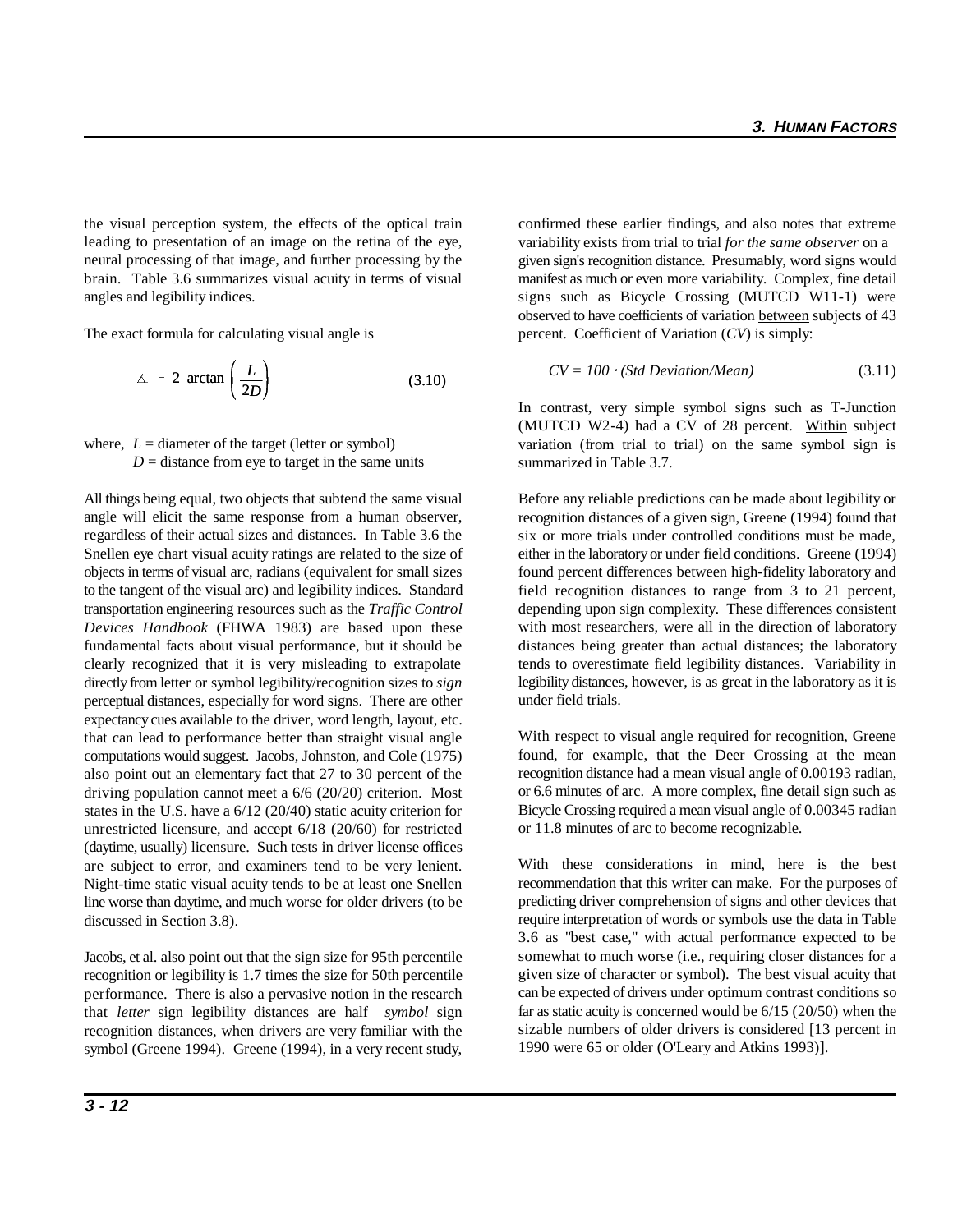| Sign               |                      | <b>Young Drivers</b> |               | <b>Older Drivers</b> |        |
|--------------------|----------------------|----------------------|---------------|----------------------|--------|
|                    |                      | <b>Min CV</b>        | <b>Max CV</b> | <b>Min CV</b>        | Max CV |
| WG-3 2 Way Traffic |                      | 3.9                  | 21.9          | 8.9                  | 26.7   |
| W11-1              | <b>Bicycle Cross</b> | 6.7                  | 37.0          | 5.5                  | 39.4   |
| $W2-1$             | Crossroad            | 5.2                  | 16.3          | 2.0                  | 28.6   |
| W11-3              | Deer Cross           | 5.4                  | 21.3          | 5.4                  | 49.2   |
| W8-5               | Slippery             | 7.7                  | 33.4          | 15.9                 | 44.1   |
| $W2-5$             | T-Junction           | 5.6                  | 24.6          | 4.9                  | 28.7   |

#### **Table 3.7 Within Subject Variation for Sign Legibility**

# **3.4.3 Real-Time Displays and Signs**

With the advent of Intelligent Transportation Systems (ITS), traffic flow modelers must consider the effects of changeable message signs on driver performance in traffic streams. Depending on the design of such signs, visual performance to them may not differ significantly from conventional signage. Signs with active (lamp or fiber optic) elements may not yield the legibility distances associated with static signage, because Federal Highway Administration, notably the definitive manual by Dudek (1990).

## **3.4.4 Reading Time Allowance**

For signs that cannot be comprehended in one glance, i.e., word message signs, allowance must be made for reading the information and then deciding what to do, before a driver in traffic will begin to maneuver in response to the information. Reading speed is affected by a host of factors (Boff and Lincoln 1988) such as the type of text, number of words, sentence structure, information order, whatever else the driver is doing, the purpose of reading, and the method of presentation. The USAF resource (Boff and Lincoln 1988) has a great deal of general information on various aspects of reading sign material. For purposes of traffic flow modeling, however, a general rule of thumb may suffice. This can be found in Dudek (1990):

"Research...has indicated that a minimum exposure time of one second per short word (four to eight characters) (*exclusive of prepositions and other similar connectors*) or two seconds per unit of information, whichever is largest, should be used for unfamiliar drivers. On a sign having 12 to 16 characters per line, this minimum exposure time will be two seconds per line." "Exposure time" can also be interpreted as "reading time" and so used in estimating how long drivers will take to read and comprehend a sign with a given message.

Suppose a sign reads:

#### **Traffic Conditions Next 2 Miles Disabled Vehicle on I-77 Use I-77 Bypass Next Exit**

Drivers not familiar with such a sign ("worst case," but able to read the sign) could take at least 8 seconds and according to the Dudek formula above up to 12 seconds to process this information and begin to respond. In Dudek's 1990 study, 85 percent of drivers familiar with similar signs read this 13-word message (excluding prepositions) with 6 message units in 6.7 seconds. The formulas in the literature properly tend to be conservative.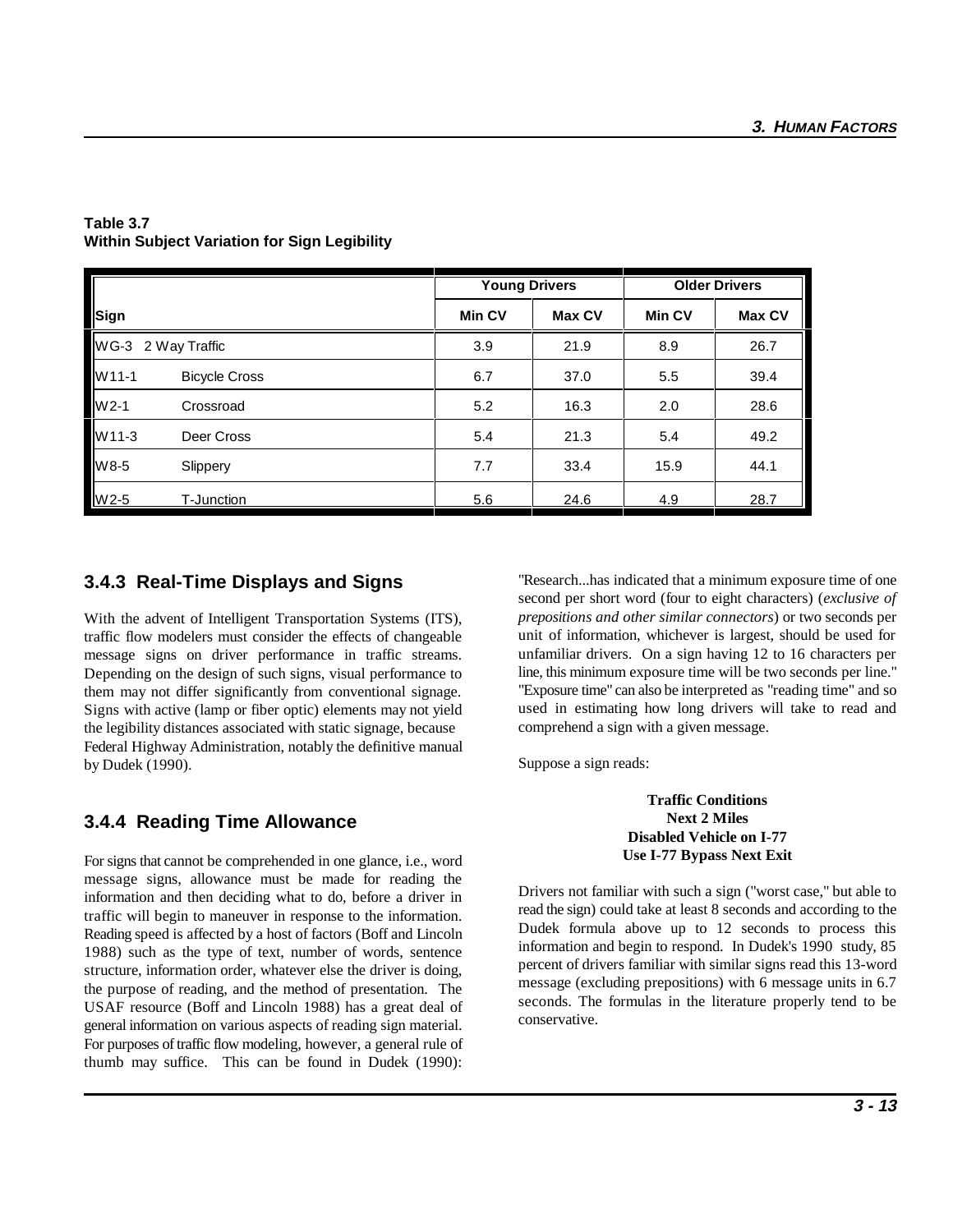# **3.5 Response to Other Vehicle Dynamics**

characteristics loosely coupled with each other via the driver's the field of view. Visual angle transitions from a near-linear to processing of information and making control inputs. Effects of a geometric change in magnitude as an object approaches at changes in speed or acceleration of other elements as perceived constant velocity, as Figure 3.4 depicts for a motor vehicle and acted on by the driver of any given element are of interest. approaching at a delta speed of 88 km/h. As the rate of change Two situations appear relevant: (1) the vehicle ahead and (2) the of visual angle becomes geometric, the perceptual system vehicle alongside (in the periphery). triggers a warning that an object is going to collide with the

#### **3.5.1 The Vehicle Ahead**

Consideration of the vehicle ahead has its basis in thresholds for detection of radial motion (Schiff 1980). Radial motion is change in the apparent size of a target. The minimum condition for perceiving radial motion of an object (such as a vehicle

Vehicles in a traffic stream are discrete elements with motion ahead) is the symmetrical magnification of a form or texture in observer, or, conversely, that the object is pulling away from the observer. This phenomenon is called *looming*. If the rate of change of visual angle is irregular, that is information to the perceptual system that the object in motion is moving at a changing velocity (Schiff 1980). Sekuler and Blake (1990) report evidence that actual looming detectors exist in the human visual system. The relative change in visual angle is roughly equal to the reciprocal of "time-to-go" (time to impact), a special



**Figure 3.4 Looming as a Function of Distance from Object.**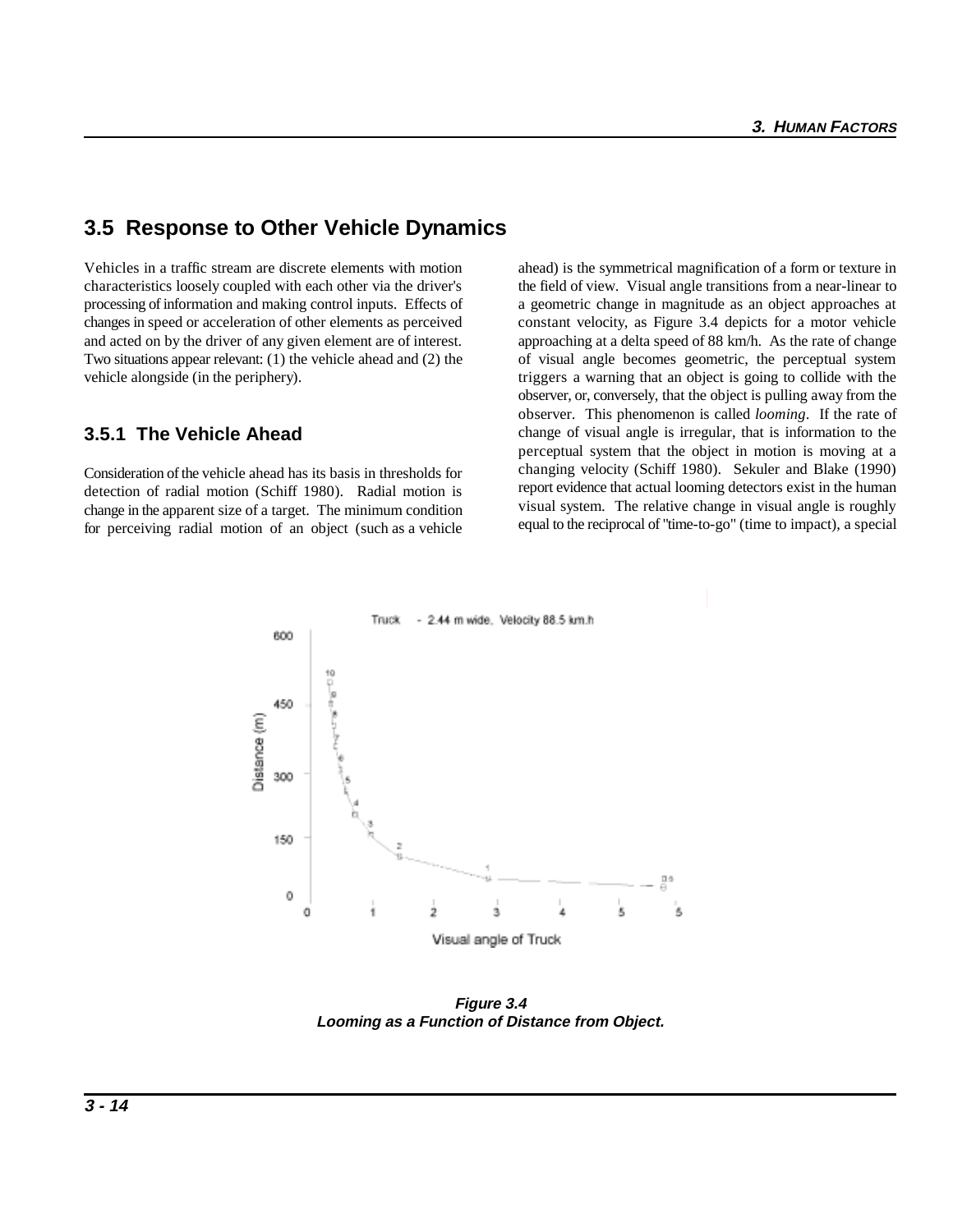case of the well-known Weber fraction,  $S = \Delta I/I$ , the magnitude of a stimulus is directly related to a change in physical energy but inversely related to the initial level of energy in the stimulus.

Human visual perception of acceleration (as such) of an object in motion is very gross and inaccurate; it is very difficult for a driver to discriminate acceleration from constant velocity unless the object is observed for a relatively long period of time - 10 or 15 sec (Boff and Lincoln 1988).

The delta speed threshold for detection of oncoming collision or pull-away has been studied in collision-avoidance research. Mortimer (1988) estimates that drivers can detect a change in distance between the vehicle they are driving and the one in front when it has varied by approximately 12 percent. If a driver were following a car ahead at a distance of 30 m, at a change of 3.7 m the driver would become aware that distance is decreasing or increasing, i.e., a change in relative velocity. Mortimer notes that the major cue is rate of change in visual angle. This threshold was estimated in one study as 0.0035 radians/sec.

This would suggest that a change of distance of 12 percent in 5.6 seconds or less would trigger a perception of approach or pulling away. Mortimer concludes that "...unless the relative velocity between two vehicles becomes quite high, the drivers will respond to changes in their headway, or the change in angular size of the vehicle ahead, and use that as a cue to determine the speed that they should adopt when following another vehicle."

#### **3.5.2 The Vehicle Alongside**

Motion detection in peripheral vision is generally less acute than in foveal (straight-ahead) vision (Boff and Lincoln 1988), in that a greater relative velocity is necessary for a driver "looking out of the corner of his eye" to detect that speed change than if he or she is looking to the side at the subject vehicle in the next lane. On the other hand, peripheral vision is very blurred and motion is a much more salient cue than a stationary target is. A stationary object in the periphery (such as a neighboring vehicle exactly keeping pace with the driver's vehicle) tends to disappear for all intents and purposes *unless it moves with respect to the viewer* against a patterned background. Then that movement will be detected. Relative motion in the periphery also tends to look slower than the same movement as seen using fovea vision. Radial motion (car alongside swerving toward or away from the driver) detection presumably would follow the same pattern as the vehicle ahead case, but no study concerned with measuring this threshold directly was found.

## **3.6 Obstacle and Hazard Detection, Recognition, and Identification**

situations which dictate either evasive maneuvers or stopping course. Six objects, a 1 x 4 board, a black toy dog, a white toy maneuvers. Perception-response time (PRT) to such encounters dog, a tire tread, a tree limb with leaves, and a hay bale were have already been discussed in Section 3.3.1. But before a placed in the driver's way. Both detection and recognition maneuver can be initiated, the object or hazard must first be distances were recorded. Average visual angles of detection for detected and then recognized as a hazard. The basic these various objects varied from the black dog at 1.8 minimum considerations are not greatly different than those discussed under of arc to 4.9 min of arc for the tree limb. Table 3.8 summarizes driver responses to traffic control devices (Section 3.5), but some the detection findings of this study. specific findings on roadway obstacles and hazards will also be discussed. At the 95 percent level of confidence, it can be said from these

#### **3.6.1 Obstacle and Hazard Detection**

Picha (1992) conducted an object detection study in which representative obstacles or objects that might be found on a

Drivers on a highway can be confronted by a number of different roadway were unexpectedly encountered by drivers on a closed

findings that an object subtending a little less than 5 minutes of arc will be detected by all but 1 percent of drivers under daylight conditions provided they are looking in the object's direction. Since visual acuity declines by as much as two Snellen lines after nightfall, to be dtected such targets with similar contrast would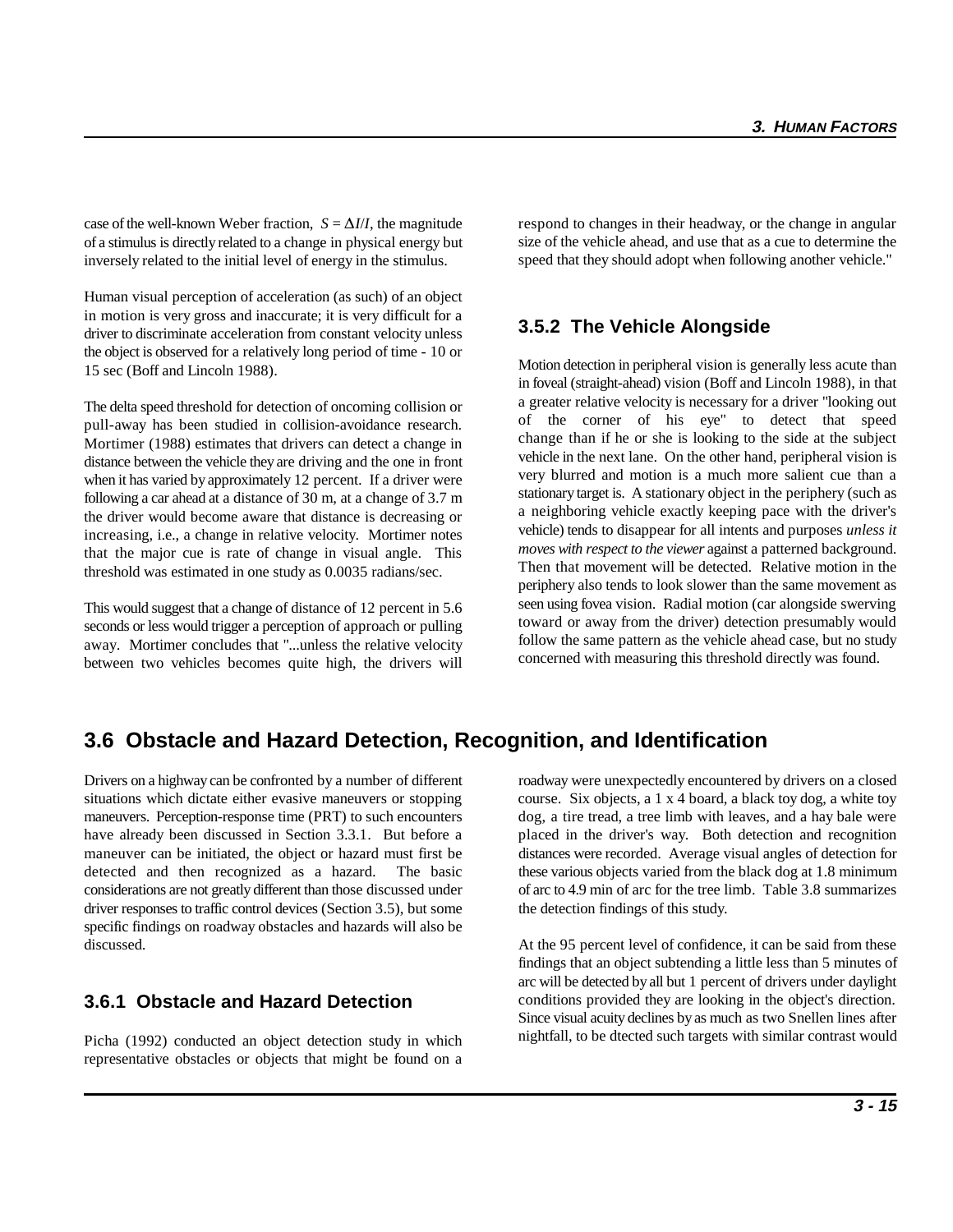|                                  |      | Tolerance, 95th confidence |      |      |  |
|----------------------------------|------|----------------------------|------|------|--|
| Object                           | Mean | <b>STD</b>                 | 95th | 99th |  |
| 1" x 4" Board, 24" x 1"*         | 2.47 | 1.21                       | 5.22 | 6.26 |  |
| Black toy dog, 6" x 6"           | 1.81 | 0.37                       | 2.61 | 2.91 |  |
| White toy dog, $6" \times 6"$    | 2.13 | 0.87                       | 4.10 | 4.84 |  |
| Tire tread, 8" x 18"             | 2.15 | 0.38                       | 2.95 | 3.26 |  |
| Tree Branch, 18" x 12"           | 4.91 | 1.27                       | 7.63 | 8.67 |  |
| Hay bale, 48" x 18"              | 4.50 | 1.28                       | 7.22 | 8.26 |  |
| All Targets                      | 3.10 | 0.57                       | 4.30 | 4.76 |  |
| *frontal viewing plan dimensions |      |                            |      |      |  |

#### **Table 3.8 Object Detection Visual Angles (Daytime) (Minutes of Arc)**

they would at detection under daylight conditions. (Kroemer et al. 1994).

## **3.6.2 Obstacle and Hazard Recognition and Identification**

Once the driver has detected an object in his or her path, the next job is to: (1) decide if the object, whatever it is, is a potential hazard, this is the recognition stage, followed by (2) the identification stage, even closer, at which a driver actually can tell what the object is. If an object (assume it is stationary) is small enough to pass under the vehicle and between the wheels, it doesn't matter very much what it is. So the first estimate is primarily of size of the object. If the decision is made that the object is too large to pass under the vehicle, then either evasive action or a braking maneuver must be decided upon. Objects

have to subtend somewhere around 2.5 times the visual angle that 15 cm or less in height very seldom are causal factors in accidents

The majority of objects encountered on the highway that constitute hazard and thus trigger avoidance maneuvers are larger than 60 cm in height. Where it may be of interest to establish a visual angle for an object to be discriminated as a hazard or nonhazard, such decisions require visual angles on the order of at least the visual angles identified in Section 3.4.2 for letter or symbol recognition, i.e., about 15 minutes of arc to take in 99 percent of the driver population. It would be useful to reflect that the full moon subtends 30 minutes of arc, to give the reader an intuitive feel for what the minimum visual angle might be for object recognition. At a distance somewhat greater than this, the driver decides if an object is sizable enough to constitute a hazard, largely based upon roadway lane width size comparisons and the size of the object with respect to other familiar roadside objects (such as mailboxes, bridge rails). Such judgements improve if the object is identified.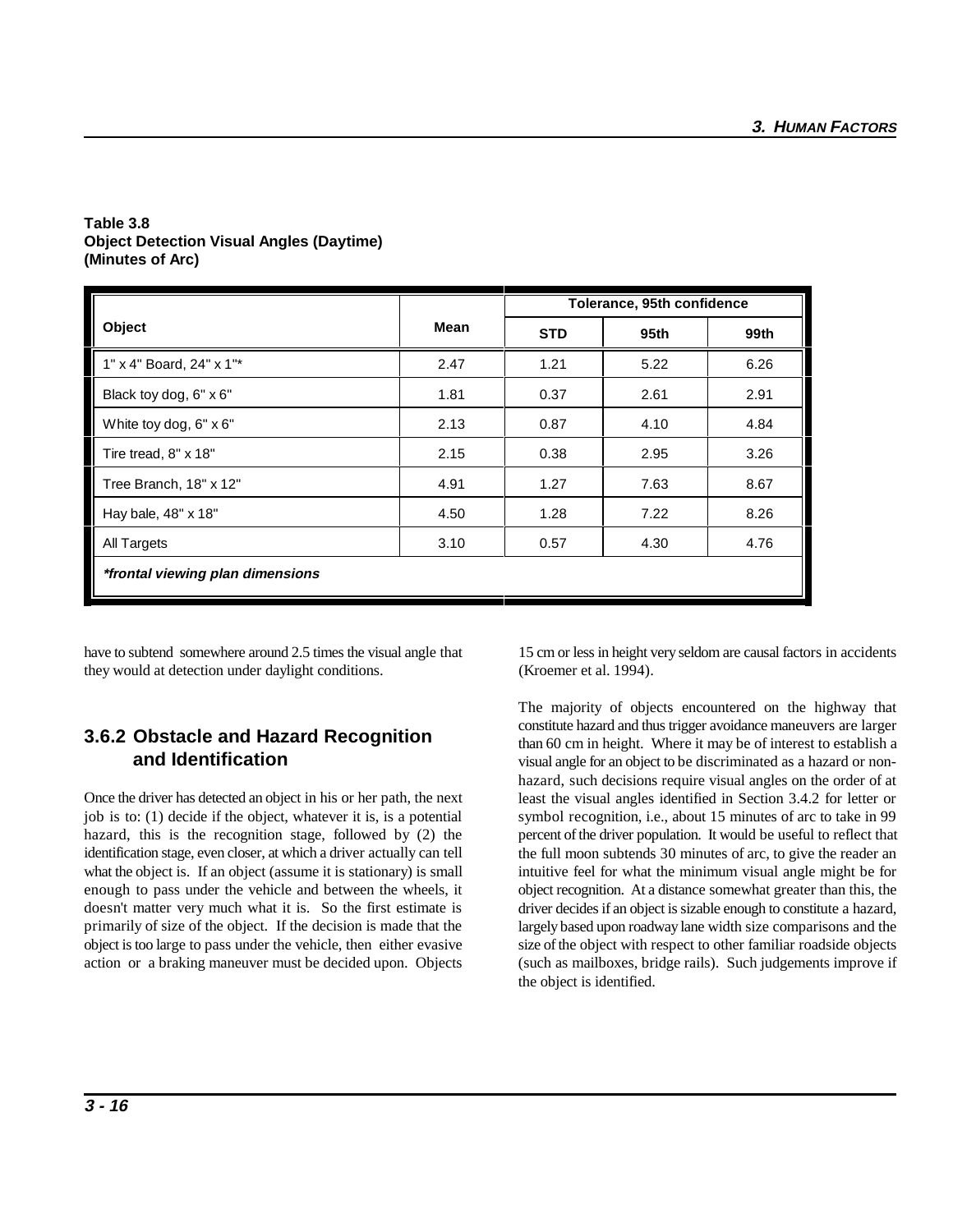# **3.7 Individual Differences in Driver Performance**

associated with variables such as gender, age, socio-economic be discussed in the following paragraphs. levels, education, state of health, ethnicity, etc., goes by the name "individual differences." Only a few such variables are of interest to traffic flow modeling. These are the variables which directly affect the path and velocity the driven vehicle follows in a given time in the operational environment. Other driver characteristics which may be of interest to the reader may be found in the *NHTSA* than 20/50 corrected, owing to senile macular degeneration *Driver Performance Data* book (1987, 1994).

#### **3.7.1 Gender**

Kroemer, Kroemer, and Kroemer-Ebert (1994) summarize relevant gender differences as minimal to none. Fine finger dexterity and color perception are areas in which women perform better than men, but men have an advantage in speed. Reaction time tends to be slightly longer for women than for men the recent popular book and PBS series, *Brain Sex* (Moir and Jessel 1991) has some fascinating insights into why this might be so. This difference is statistically but not practically significant. For the purpose of traffic flow analysis, performance differences between men and women may be ignored.

## **3.7.2 Age**

Research on the older driver has been increasing at an exponential rate, as was noted in the recent state-of-the-art summary by the Transportation Research Board (TRB 1988). Although a number of aspects of human performance related to driving change with the passage of years, such as response time, channel capacity and processing time needed for decision making, movement ranges and times, most of these are extremely variable, i.e., age is a poor predictor of performance. This was not so for visual perception. Although there are exceptions, for the most part visual performance becomes progressively poorer with age, a process which accelerates somewhere in the fifth decade of life.

Some of these changes are attributable to optical and physiological conditions in the aging eye, while others relate to changes in neural processing of the image formed on the retina. There are other cognitive changes which are also central to understanding performance differences as drivers age. Both

In psychological circles, variability among people, especially that visual and cognitive changes affecting driver performance will

#### *CHANGES IN VISUAL PERCEPTION*

*Loss of Visual Acuity (static) -* Fifteen to 25 percent of the population 65 and older manifest visual acuities (Snellen) of less (Marmor 1982). Peripheral vision is relatively unaffected, although a gradual narrowing of the visual field from 170 degrees to 140 degrees or less is attributable to anatomical changes (eyes become more sunk in the head). Static visual acuity among drivers is not highly associated with accident experience and is probably not a very significant factor in discerning path guidance devices and markings.

Light Losses and Scattering in Optic Train - There is some evidence (Ordy et al. 1982) that the scotopic (night) vision system ages faster than the photopic (daylight) system does. In addition, scatter and absorption by the stiff, yellowed, and possibly cateracted crystalline lens of the eye accounts for much less light hitting the degraded retina. The pupil also becomes stiffer with age, and dilates less for a given amount of light impingement (which considering that the mechanism of pupillary size is in part driven by the amount of light falling on the retina suggests actual physical atrophy of the pupil--senile myosis). There is also more matter in suspension in the vitreous humor of the aged eye than exists in the younger eye. The upshot is that only 30 percent of the light under daytime conditions that gets to the retina in a 20 year old gets to the retina of a 60 year old. This becomes *much worse at night* (as little as 1/16), and is exacerbated by the scattering effect of the optic train. Points of bright light are surrounded by halos that effectively obscure less bright objects in their near proximity. Blackwell and Blackwell (1971) estimated that, because of these changes, a given level of contrast of an object has to be increased by a factor of anywhere from 1.17 to 2.51 for a 70 year old person to see it, as compared to a 30 year old.

*Glare Recovery -* It is worth noting that a 55 year old person requires more than 8 times the period of time to recover from glare if dark adapted than a 16 year old does (Fox 1989). An older driver who does not use the strategy to look to the right and shield his or her macular vision from oncoming headlamp glare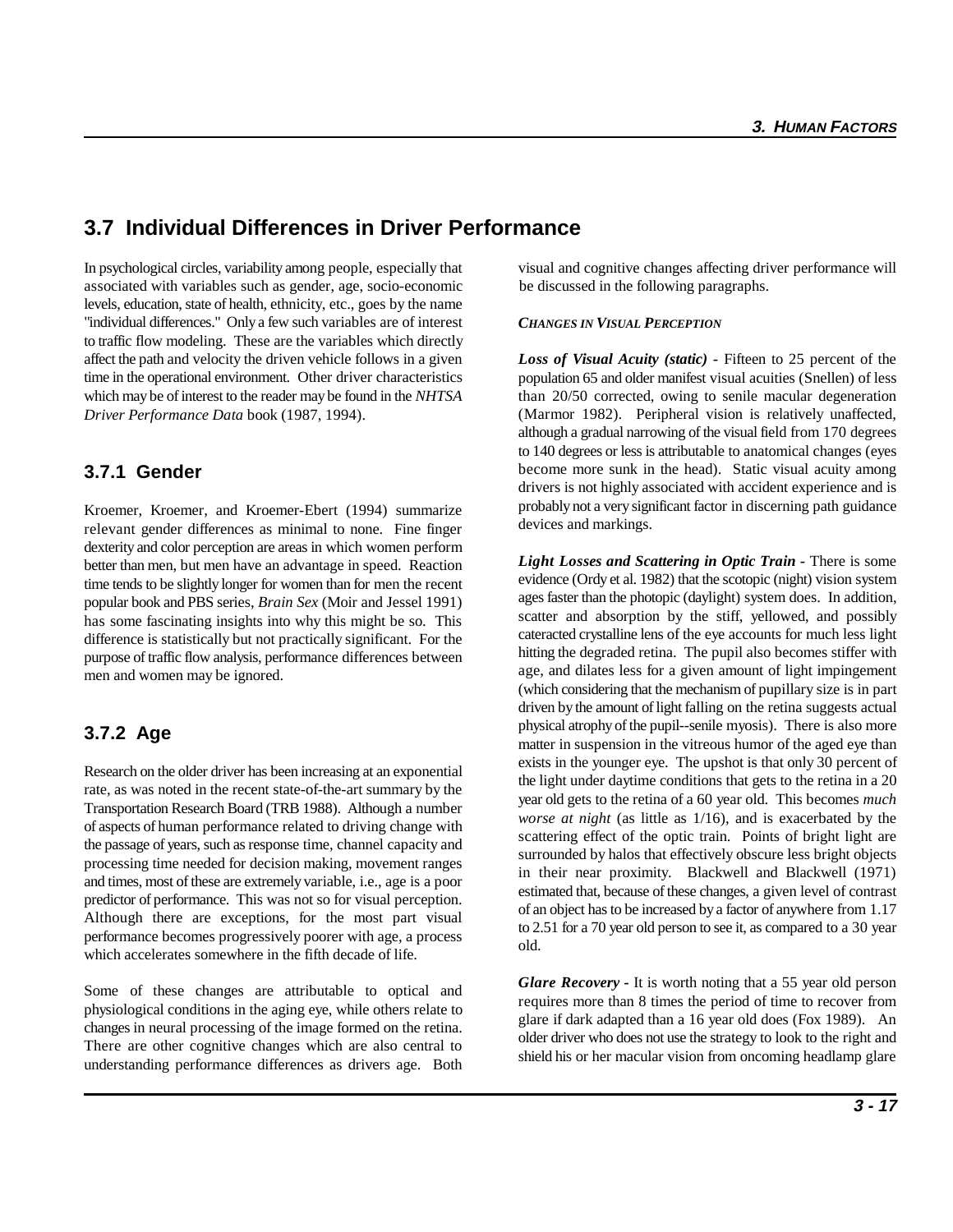is literally driving blind for many seconds after exposure. As lived in before becoming "older drivers," and they have driven described above, scatter in the optic train makes discerning *any* marking or traffic control device difficult to impossible. The slow re-adaptation to mesopic levels of lighting is well-documented.

*Figure/Ground Discrimination -* Perceptual style changes with age, and many older drivers miss important cues, especially under higher workloads (Fox 1989). This means drivers may miss a significant guideline or marker under unfamiliar driving conditions, because they fail to discriminate the object from its background, either during the day or at night.

#### *CHANGES IN COGNITIVE PERFORMANCE*

*Information Filtering Mechanisms -* Older drivers reportedly experience problems in ignoring irrelevant information and correctly identifying meaningful cues (McPherson et al. 1988). Drivers may not be able to discriminate actual delineation or signage from roadside advertising or faraway lights, for example. Work zone traffic control devices and markings that are meant to override the pre-work TCD's may be missed.

*Forced Pacing under Highway Conditions -* In tasks that require fine control, steadiness, and rapid decisions, forced paced tasks under stressful conditions may disrupt the performance of older drivers. They attempt to compensate for this by slowing down. Older people drive better when they can control their own pace (McPherson et al. 1988). To the traffic flow theorist, a sizable proportion of older drivers in a traffic stream may result in vehicles that lag behind and obstruct the flow.

*Central vs. Peripheral Processes -* Older driver safety problems relate to tasks that are heavily dependent on central processing. These tasks involve responses to traffic or to *roadway conditions* (emphasis added) (McPherson et al. 1988).

*The Elderly Driver of the Past or Even of Today is Not the Older Driver of the Future -* The cohort of drivers who will be 65 in the year 2000, which is less than five years from now, were born in the 1930's. Unlike the subjects of gerontology studies done just a few years ago featuring people who came of driving age in the 1920's or even before, when far fewer people had cars and traffic was sparse, the old of tomorrow started driving in the 1940's and after. They are and will be more affluent, better educated, in better health, resident in the same communities they under modern conditions and the urban environment since their teens. Most of them have had classes in driver education and defensive driving. They will likely continue driving on a routine basis until almost the end of their natural lives, which will be happening at an ever advancing age. The cognitive trends briefly discussed above are very variable in incidence and in their actual effect on driving performance. The future older driver may well exhibit much less decline in many of these performance areas in which central processes are dominant.

## **3.7.3 Driver Impairment**

*Drugs -* Alcohol abuse in isolation and combination with other drugs, legal or otherwise, has a generally deleterious effect on performance (Hulbert 1988; Smiley 1974). Performance differences are in greater variability for any given driver, and in generally lengthened reaction times and cognitive processing times. Paradoxically, some drug combinations can improve such performance on certain individuals at certain times. The only drug incidence which is sufficiently large to merit consideration in traffic flow theory is alcohol.

Although incidence of alcohol involvement in *accidents* has been researched for many years, and has been found to be substantial, very little is known about incidence and levels of impairment in the driving population, other than it must also be substantial. Because these drivers are impaired, they are over-represented in accidents. Price (1988) cites estimates that 92 percent of the adult population of the U.S. use alcohol, and perhaps 11 percent of the total adult population (20-70 years of age) have alcohol abuse problems. Of the 11 percent who are problem drinkers, seven percent are men, four percent women. The incidence of problem drinking drops with age, as might be expected. Effects on performance as a function of blood alcohol concentration (BAC) are well-summarized in Price, but are too voluminous to be reproduced here. Price also summarizes effects of other drugs such as cocaine, marijuana, etc. Excellent sources for more information on alcohol and driving can be found in a Transportation Research Board Special Report (216).

*Medical Conditions -* Disabled people who drive represent a small but growing portion of the population as technology advances in the field of adaptive equipment. Performance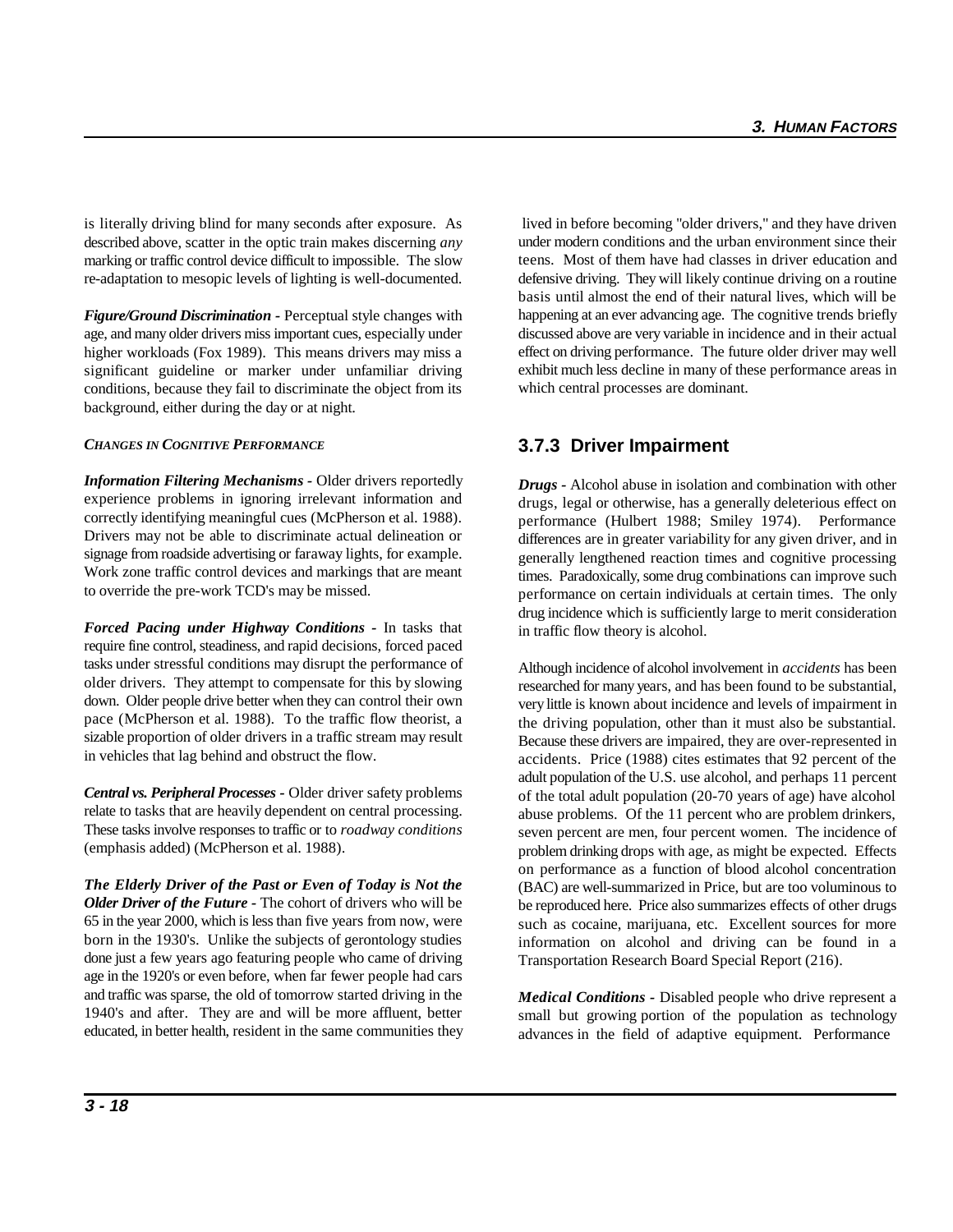studies and insurance claim experience over the years with illnesses or conditions for which driving is contraindicated, (Koppa et al. 1980) suggest tha t such driver's performance they are probably not enough of these to account for them in any is indistinguishable from the general driving population. traffic flow models. Although there are doubtless a number of people on the highways

# **3.8 Continuous Driver Performance**

stream. Driving, however, is primarily a continuous dynamic process of managing the present heading and thus the future path of the vehicle through the steering function. The first and second derivatives of location on the roadway in time, velocity and acceleration, are also continuous control processes through modulated input using the accelerator (really the throttle) and the brake controls.

#### **3.8.1 Steering Performance**

The driver is tightly coupled into the steering subsystem of the human-machine system we call the motor vehicle. It was only during the years of World War II that researchers and engineers first began to model the human operator in a tracking situation by means of differential equations, i.e., a transfer function. The first paper on record to explore the human transfer function was by Tustin in 1944 (Garner 1967), and the subject was antiaircraft gun control. The human operator in such tracking situations can be described in the same terms as if he or she is a linear feedback control system, even though the human operator is noisy, nonlinear, and sometimes not even closed-loop.

#### **3.8.1.1 Human Transfer Function for Steering**

Steering can be classified as a special case of the general pursuit tracking model, in which the two inputs to the driver (which are somehow combined to produce the correction signal) are (1) the desired path as perceived by the driver from cues provided by the roadway features, the streaming of the visual field, and higher order information; and (2) the perceived present course of the vehicle as inferred from relationship of the hood to roadway features. The exact form of either of these two inputs are still subjects of investigation and some uncertainty, even though

The previous sections of this chapter have sketched the relevant nothing can be more commonplace than steering a motor vehicle. discrete performance characteristics of the driver in a traffic Figure 3.5 illustrates the conceptual model first proposed by Sheridan (1962). The human operator looks at both inputs, *R(t)* the desired input forcing function (the road and where it seems to be taking the driver), and  $E(t)$  the system error function, the difference between where the road is going and what *C(t)* the vehicle seems to be doing. The human operator can look ahead (*lead*), the prediction function, and also can correct for perceived errors in the path. If the driver were trying to drive by viewing the road through a hole in the floor of the car, then the prediction function would be lost, which is usually the state of affairs for servomechanisms. The two human functions of prediction and compensation are combined to make a control input to the vehicle via the steering wheel which (for power steering) is also a servo in its own right. The control output from this human-steering process combination is fed back (by the perception of the path of the vehicle) to close the loop. Mathematically, the setup in Figure 3.5 is expressed as follows, if the operator is reasonably linear:

$$
g_{(s)} = \frac{Ke^{-ts}(1+T_Ls)}{(1+T_Ls)(1+T_Ns)} + R
$$
 (3.12)

Sheridan (1962) reported some parameters for this Laplace transform transfer function of the first order. *K*, the gain or sensitivity term, varies (at least) between +35 *db* to -12 *db*. Gain, how much response the human will make to a given input, is the parameter perhaps most easily varied, and tends to settle at some point comfortably short of instability (a phase margin of 60 degrees or more). The exponential term  $e^{-ts}$  ranges from 0.12 to 0.3 sec and is best interpreted as reaction time. This delay is the dominant limit to the human's ability to adapt to fast-changing conditions. The *T* factors are all time constants, which however may not stay constant at all. They must usually be empirically derived for a given control situation.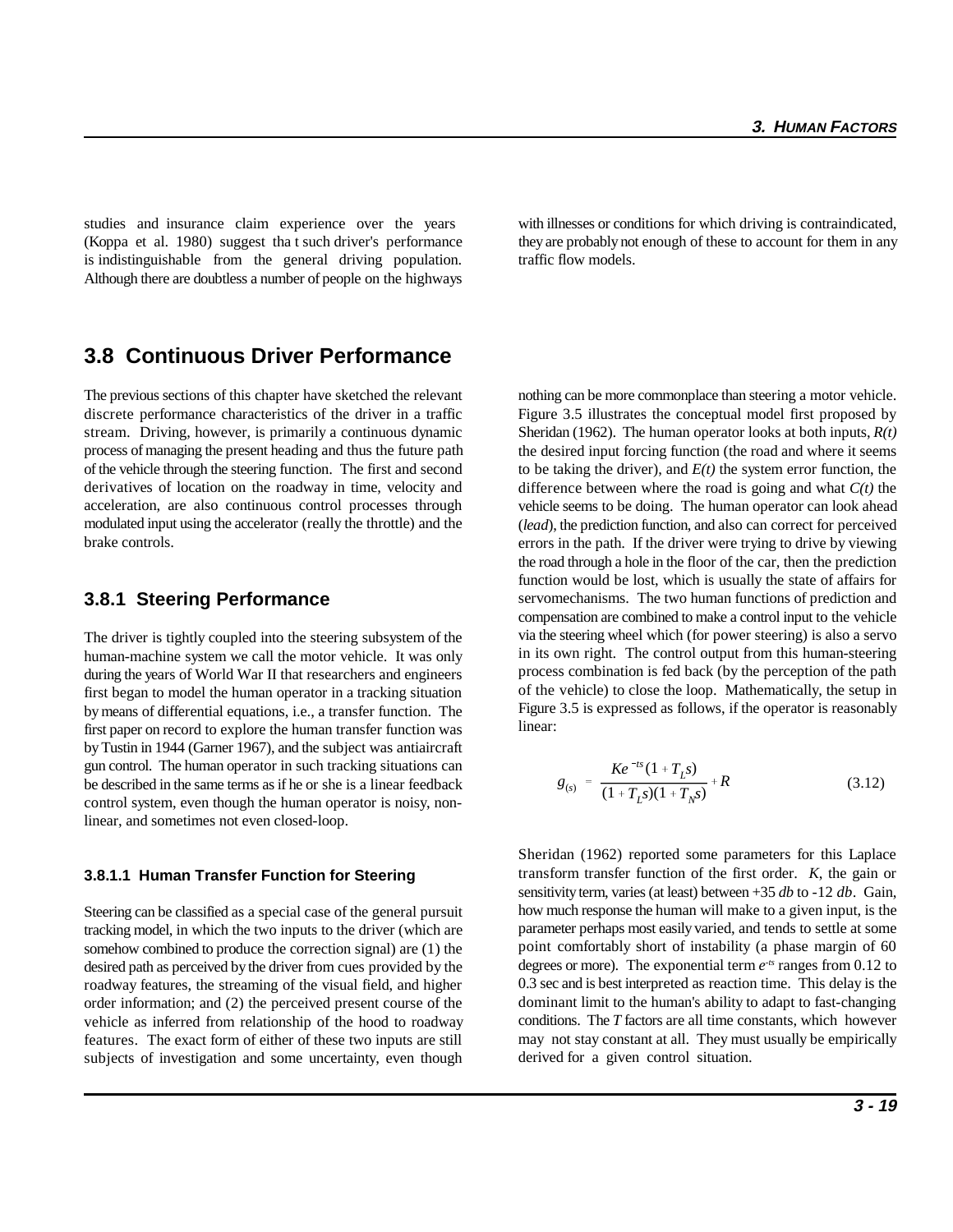

**Figure 3.5 Pursuit Tracking Configuration (after Sheridan 1962).**

Sheridan reported some experimental results which show  $T_L$ (lead) varying between 0 and 2,  $T<sub>i</sub>$  (lag) from 0.0005 to 25, and  $T<sub>N</sub>$  (neuromuscular lag) from 0 to 0.67. *R*, the remnant term, is usually introduced to make up for nonlinearities between input and output. Its value is whatever it takes to make output track input in a predictable manner. In various forms, and sometimes with different and more parameters, Equation 3.10 expresses the basic approach to modeling the driver's steering behavior. Novice drivers tend to behave primarily in the *compensatory* tracking mode, in which they primarily attend to the difference, say, between the center of the hood and the edge line of the pavement, and attempt to keep that difference at some constant visual angle. As they become more expert, they move more to pursuit tracking as described above. There is also evidence that there are "precognitive" open-loop steering commands to particular situations such as swinging into an accustomed parking place in a vehicle the driver is familiar with. McRuer and Klein (1975) classify maneuvers of interest to traffic flow modelers as is shown in Table 3.9.

In Table 3.9, the entries under driver control mode denote the order in which the three kinds of tracking transition from one to the other as the maneuver transpires. For example, for a turning movement, the driver follows the dotted lines in an intersection and aims for the appropriate lane in the crossroad in a pursuit mode, but then makes adjustments for lane position during the latter portion of the maneuver in a compensatory mode. In an emergency, the driver "jerks" the wheel in a precognitive (openloop) response, and then straightens out the vehicle in the new lane using compensatory tracking.

#### **Table 3.9 Maneuver Classification**

|                                    | <b>Driver Control Mode</b> |                |                     |  |  |
|------------------------------------|----------------------------|----------------|---------------------|--|--|
| Maneuver                           | Compen-<br>satory          | <b>Pursuit</b> | <b>Precognitive</b> |  |  |
| <b>Highway Lane</b><br>Regulation  |                            |                |                     |  |  |
| <b>Precision Course</b><br>Control | 2                          |                |                     |  |  |
| Turning; Ramp<br>Entry/Exit        | 2                          |                |                     |  |  |
| Lane Change                        | 2                          |                |                     |  |  |
| Overtake/Pass                      | 2                          |                |                     |  |  |
| Evasive Lane<br><u>Change</u>      | 2                          |                |                     |  |  |

#### **3.8.1.2 Performance Characteristics Based on Models**

The amplitude of the output from this transfer function has been found to rapidly approach zero as the frequency of the forcing function becomes greater than 0.5 *Hz* (Knight 1987). The driver makes smaller and smaller corrections as the highway or wind gusts or other inputs start coming in more frequently than one complete cycle every two seconds.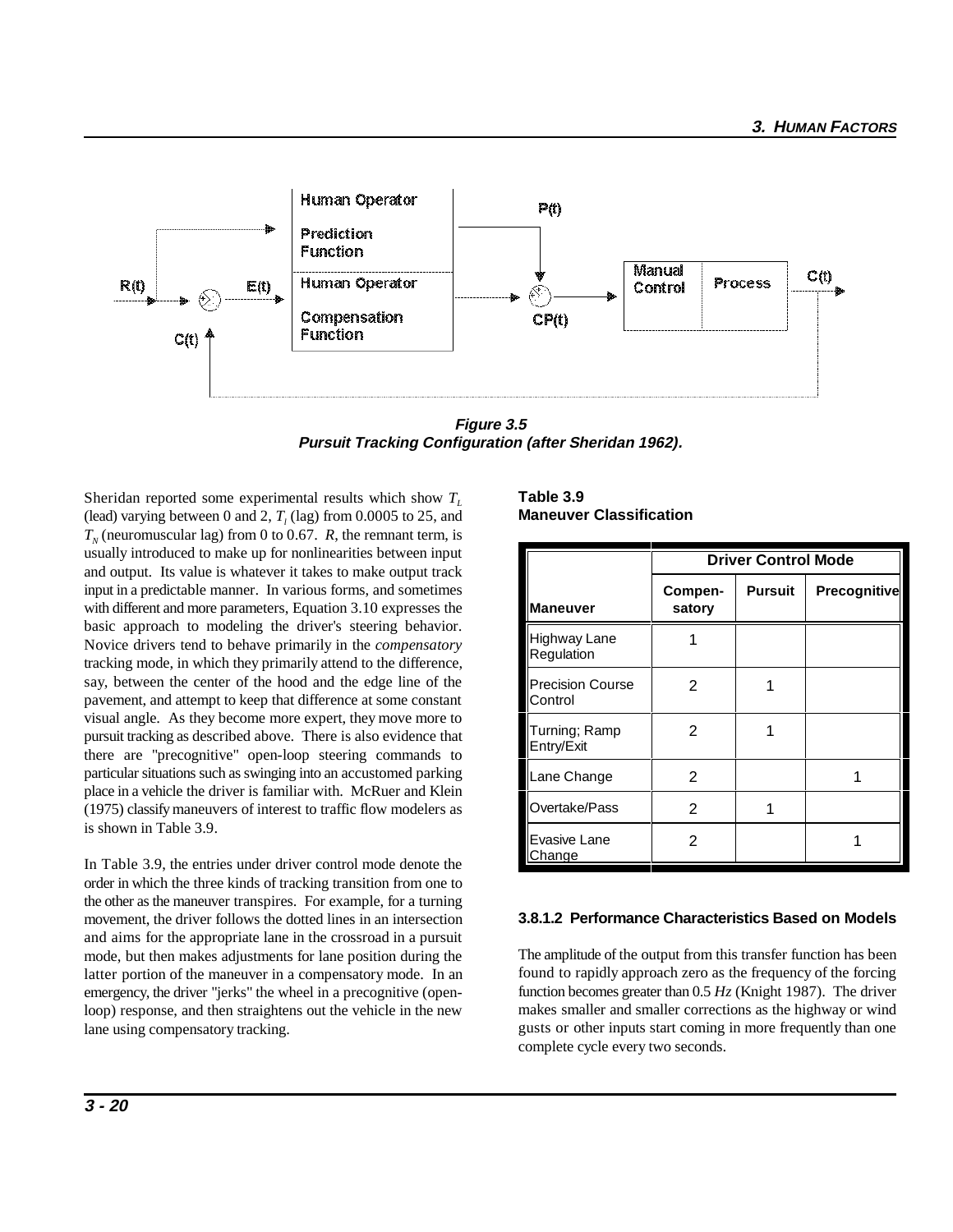frequency. Lags approach 100 msec at an input of 0.5 Hz and now making compensatory steering corrections. The steering increase almost twofold to 180 msec at frequencies of 2.4 Hz. wheel is then restored to straight-ahead in a period that covers the The human tracking bandwidth is of the order of 1 to 2 Hz. endpoint of the curve. Road curvature (perceived) and vehicle Drivers can go to a precognitive rhythm for steering input to speed predetermines what the initial steering input will be, in the better this performance, if the input is very predictable, e.g., a following relationship: "slalom" course. Basic lane maintenance under very restrictive conditions (driver was instructed to keep the left wheels of a vehicle on a painted line rather than just lane keep) was studied very recently by Dulas (1994) as part of his investigation of changes in driving performance associated with in-vehicle displays and input tasks. Speed was 57 km/h. Dulas found average deviations of 15 cm, with a standard deviation of 3.2 cm. where, Using a tolerance estimation based on the nearly 1000 observations of deviation, the 95th percentile deviation would be 21 cm, the 99th would be 23 cm. Thus drivers can be expected to weave back and forth in a lane in straightaway driving in an envelope of +/- 23 cm or 46 cm across. Steering accuracy with degrade and oscillation will be considerably more in curves. since such driving is mixed mode, with rather large errors at the beginning of the maneuver, with compensatory corrections toward the end of the maneuver. Godthelp (1986) described this process as follows. The driver starts the maneuver with a lead term before the curve actually begins. This precognitive control action finishes shortly after the curve is entered.

## **3.9 Braking Performance**

input will be discussed in this section. After the perception- human braking performance is assumed in the time-hallowed response time lag has elapsed, the actual process of applying the AASHTO braking distance formula (AASHTO 1990): brakes to slow or stop the motor vehicle begins.

#### **3.9.1 Open-Loop Braking Performance**

The simplest type of braking performance is "jamming on the brakes." The driver exerts as much force as he or she can muster, and thus approximates an instantaneous step input to the motor vehicle. Response of the vehicle to such an input is out of scope for this chapter, but it can be remarked that it can result in one

The time lag between input and output also increases with Then a stage of steady-state curve driving follows, with the driver

$$
g_s = \frac{SRl (1 + F_s u^2)C_r}{1000}
$$
 (3.13)

 $C_r$  = roadway curvature<br>*SR* = steering ratio steering ratio  $F_s$  = stability factor<br> $l =$  wheelbase  $w$  heelbase  $u = speed$  $g<sub>s</sub>$  = steering wheel angle (radians)

Godthelp found that the standard deviation of anticipatory steering inputs is about 9 percent of steering wheel angle *g .* Since sharper *<sup>s</sup>* curves require more steering wheel input, inaccuracies will be proportionately greater, and will also induce more oscillation from side to side in the curve during the compensatory phase of the maneuver.

The steering performance of the driver is integrated with either or more wheels locking and consequent loss of control at speeds braking or accelerator positioning in primary control input. higher than 32 km/h, unless the vehicle is equipped with antiskid Human performance aspects of braking as a continuous control brakes (ABS, or Antilock Brake System). Such a model of

$$
d = \frac{V^2}{257.9f}
$$
 (3.14)

where,

*d* = braking distance - meters

- $V =$  Initial speed km/h
- $f =$  Coefficient of friction, tires to pavement surface, approximately equal to deceleration in *g* units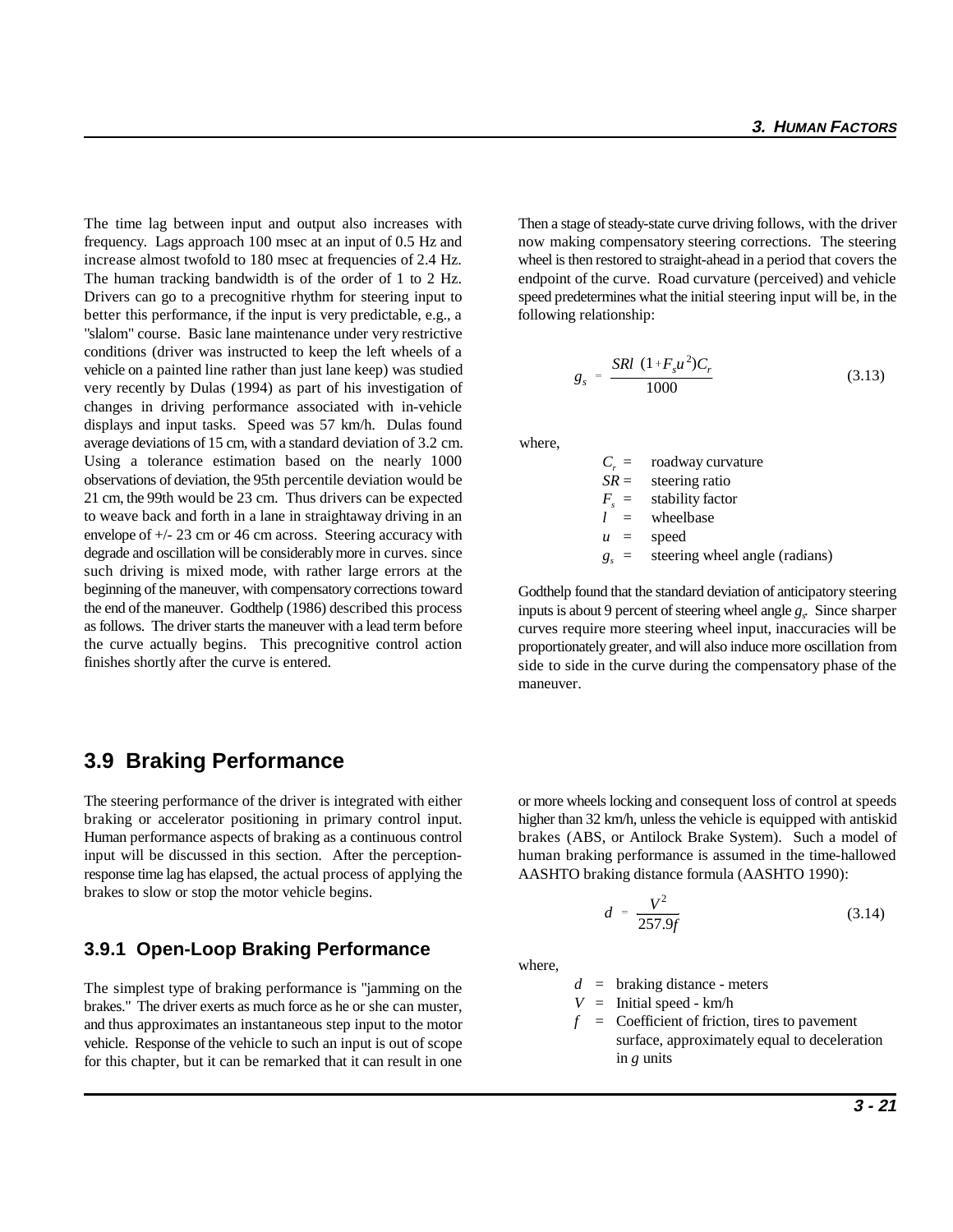Figure 3.6 shows what such a braking control input really looks Figure 3.7 shows a braking maneuver on a tangent with the same like in terms of the deceleration profile. This maneuver was on driver and vehicle, this time on a wet surface. Note the a dry tangent section at 64 km/h, under "unplanned" conditions characteristic "lockup" footprint, with a steady-state deceleration (the driver does not know when or if the signal to brake will be after lockup of  $0.4$  g. given) with a full-size passenger vehicle not equipped with ABS. Note the typical steep rise in deceleration to a peak of over From the standpoint of modeling driver input to the vehicle, the produces a characteristic oscillation after the point at which the to release of the brake pedal, thus braking under stop-and-go vehicle is completely stopped, just a little less than five seconds conditions would be a sawtooth. into the run.

0.9 g, then steady state at approximately 0.7 g for a brakes locked open-loop approximation is a step input to maximum braking stop. The distance data is also on this plot: the braking distance effort, with the driver exhibiting a simple to complex PRT delay on this run was 23 m feet. Note also that the suspension bounce prior to the step. A similar delay term would be introduced prior



**Figure 3.6 Typical Deceleration Profile for a Driver without Antiskid Braking System on a Dry Surface.**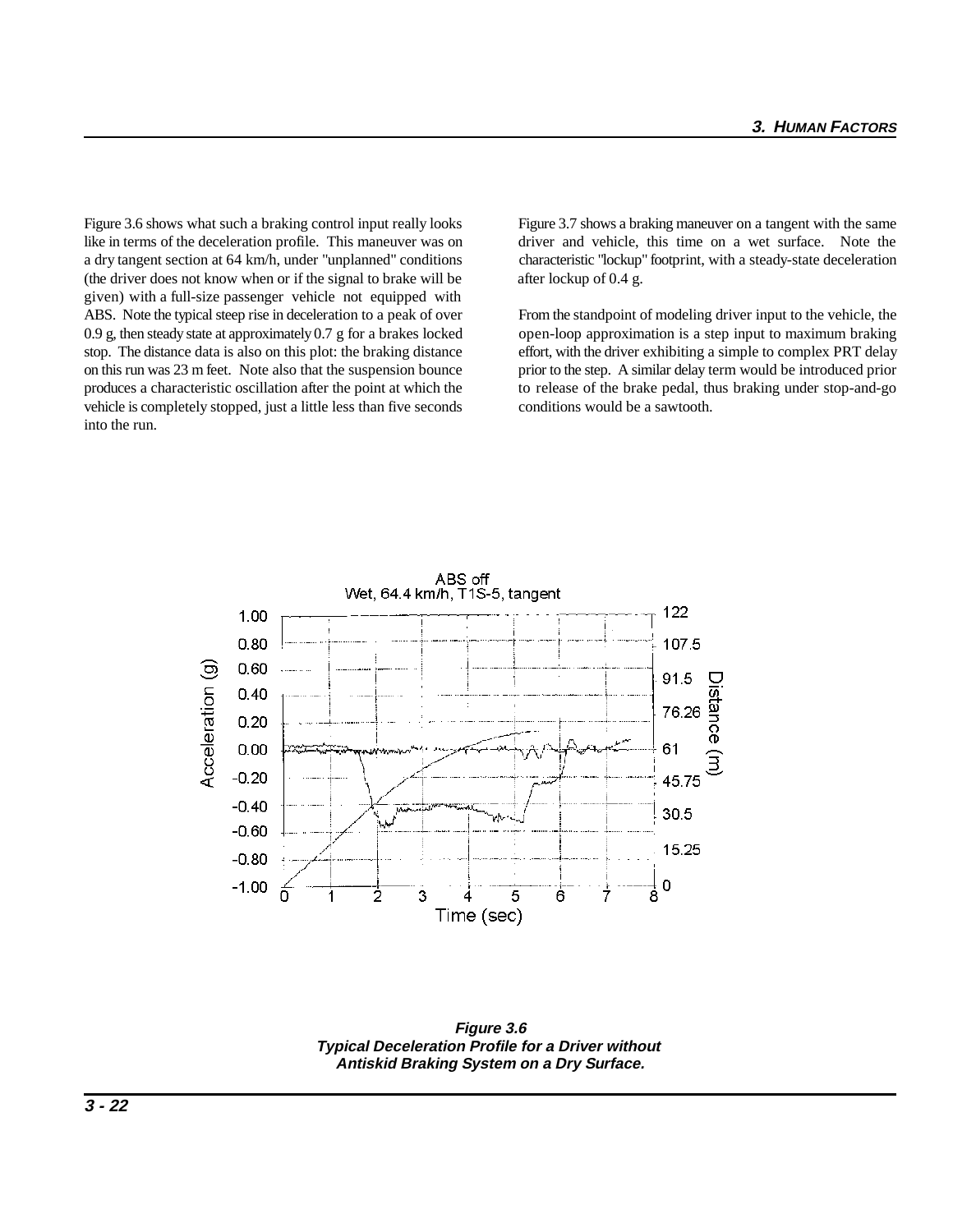

**Figure 3.7 Typical Deceleration Profile for a Driver without Antiskid Braking System on a Wet Surface.** 

## **3.9.2 Closed-Loop Braking Performance**

Recent research in which the writer has been involved provide some controlled braking performance data of direct application to performance modeling (Fambro et al. 1994). "Steady state" approximations or fits to these data show wide variations among drivers, ranging from -0.46 g to -0.70 g.

Table 3.10 provides some steady-state derivations from empirical data collected by Fambro et al. (1994). These were all responses to an unexpected obstacle or object encountered on a closed course, in the driver's own (but instrumented) car.

Table 3.11 provides the same derivations from data collected on drivers in their own vehicle in which the braking maneuver was anticipated; the driver knows that he or she would be braking, but during the run were unsure when the signal (a red light inside the car) would come.

The ratio of unexpected to expected closed-loop braking effort was estimated by Fambro et al. to be about 1.22 under the same

**Table 3.10 Percentile Estimates of Steady State Unexpected Deceleration**

| Mean                      | $-0.55g$ |  |
|---------------------------|----------|--|
| <b>Standard Deviation</b> | 0.07     |  |
| 75th Percentile           | $-0.43$  |  |
| 90th                      | $-0.37$  |  |
| 95th                      | $-0.32$  |  |
| 99th                      | $-0.24$  |  |

pavement conditions. Pavement friction (short of ice) played very little part in driver's setting of these effort levels. About 0.05 to 0.10 g difference between wet pavement and dry pavement steady-state *g* was found.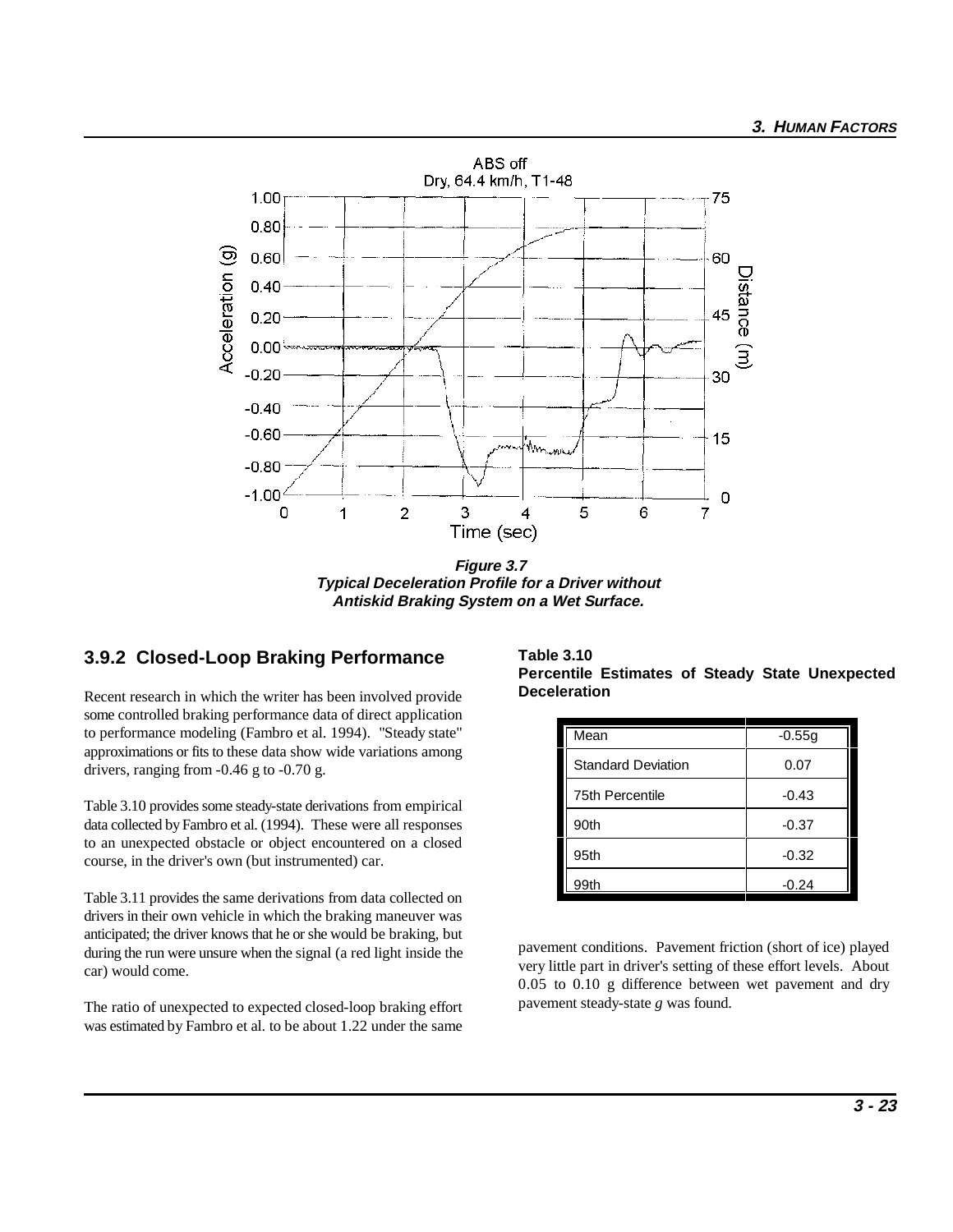| Mean                      | $-0.45g$ |
|---------------------------|----------|
| <b>Standard Deviation</b> | 0.09     |
| <b>75th Percentile</b>    | $-0.36$  |
| 90th                      | $-0.31$  |
| 95th                      | $-0.27$  |
| 99th                      | -0.21    |

# **Percentile Estimates of Steady-State Expected Deceleration**

## **3.9.3 Less-Than-Maximum Braking Performance**

The flow theorist may require an estimate of "comfortable" braking performance, in which the driver makes a stop for intersections or traffic control devices which are discerned considerably in advance of the location at which the vehicle is

# **3.10 Speed and Acceleration Performance**

The third component to the primary control input of the driver at the moment, etc. Drivers in heavy traffic use relative to the vehicle is that of manual (as opposed to cruise control) perceived position with respect to other vehicles in the stream control of vehicle velocity and changes in velocity by means of as a primary tracking cue (Triggs, 1988). A recent study the accelerator or other device to control engine RPM. (Godthelp and Shumann 1994) found errors between speed

# **3.10.1 Steady-State Traffic Speed Control**

The driver's primary task under steady-state traffic conditions is to perform a tracking task with the speedometer as the display, and the accelerator position as the control input. Driver response to the error between the present indicated speed and the desired speed (the control signal) is to change the pedal position in the direction opposite to the trend in the error indication. How much of such an error must be present depends upon a host of factors: workload, relationship of desired speed to posted speed, location and design of the speedometer, and The performance characteristics of the vehicle driver are the personal considerations affecting the performance of the driver limiting constraints on how fast the driver can accelerate the

**Table 3.11** to come to rest. Driver input to such a planned braking situation maximum "comfortable" braking deceleration is generally approximates a "ramp" (straight line increasing with time from zero) function with the slope determined by the distance to the desired stop location or steady-state speed in the case of a platoon being overtaken. The driver squeezes on pedal pressure to the brakes until a desired deceleration is obtained. The accepted to be in the neighborhood of -0.30 g, or around 3 m/sec<sup>2</sup> (ITE 1992).

> The AASHTO Green Book (AASHTO 1990) provides a graphic for speed changes in vehicles, in response to approaching an intersection. When a linear computation of decelerations from this graphic is made, these data suggest decelerations in the neighborhood of  $-2$  to  $-2.6$  m/sec<sup>2</sup> or  $-0.20$  to  $-0.27$  g. More recent research by Chang et al. (1985) found values in response to traffic signals approaching -0.39 g, and Wortman and Matthias (1983) observed a range of -0.22 to -0.43 g, with a mean level of -0.36 g. Hence controlled braking performance that yields a *g* force of about -0.2 g would be a reasonable lower level for a modeler, i.e., almost any driver could be expected to change the velocity of a passenger car by at least that amount, but a more average or "typical" level would be around -0.35 g.

> desired and maintained to vary from -0.3 to -0.8 m/sec in a lane change maneuver; drivers tended to lose velocity when they made such a maneuver. Under steady-stage conditions in a traffic stream, the range of speed error might be estimated to be no more than +/- 1.5 m/sec (Evans and Rothery 1973), basically modeled by a sinusoid. The growing prevalence of cruise controls undoubtedly will reduce the amplitude of this speed error pattern in a traffic stream by half or more.

# **3.10.2 Acceleration Control**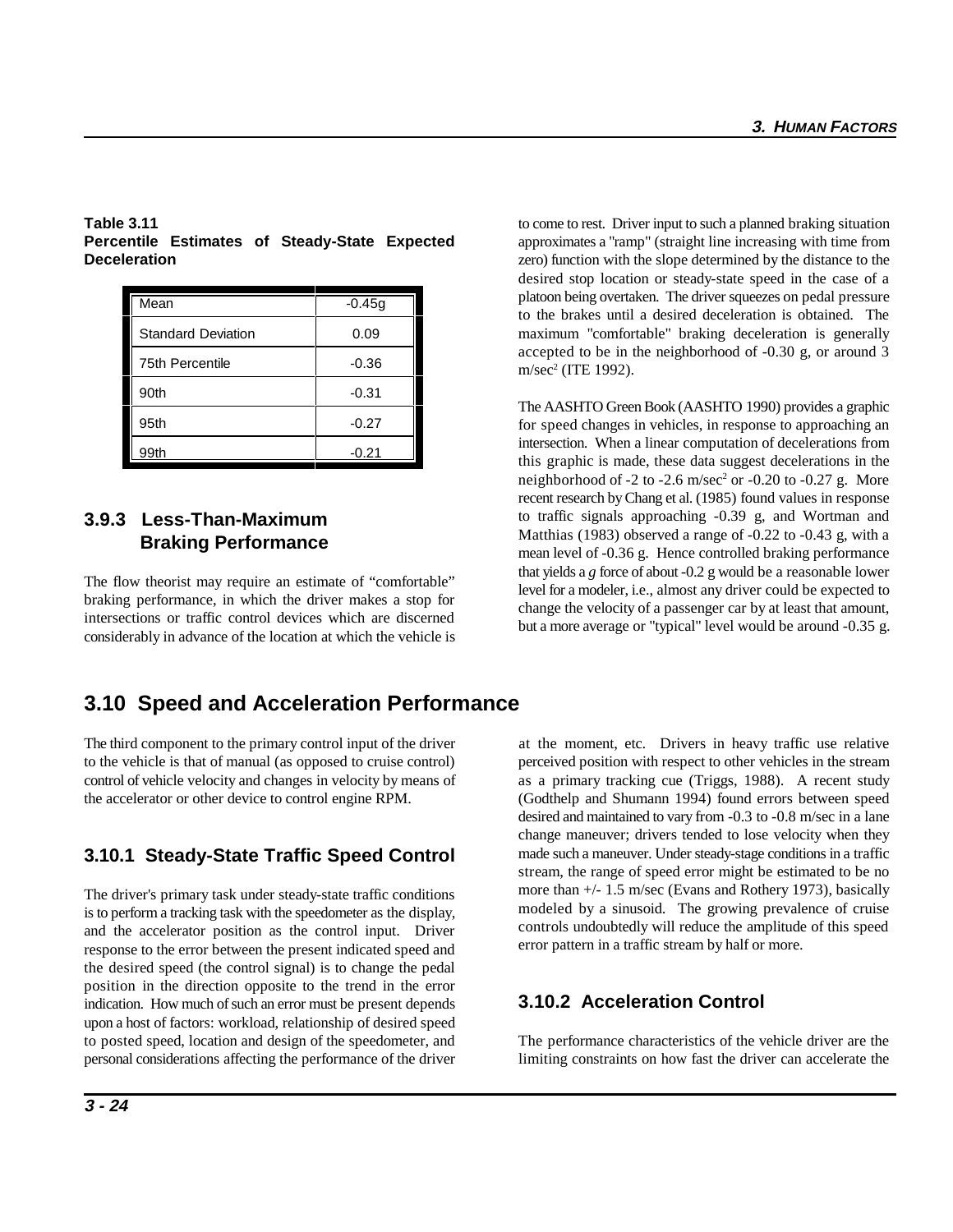vehicle. The actual acceleration rates, particularly in a traffic 1992). If the driver removes his or her foot from the accelerator stream as opposed to a standing start, are typically much lower pedal (or equivalent control input) drag and rolling resistance than the performance capabilities of the vehicle, particularly a produce deceleration at about the same level as "unhurried" passenger car. A nominal range for "comfortable" acceleration acceleration, approximately 1 m/sec<sup>2</sup> at speeds of 100 km/h or at speeds of 48 km/h and above is 0.6 m/sec<sup>2</sup> to 0.7 m/sec<sup>2</sup> higher. In contrast to operation of a passenger car or light truck, (AASHTO 1990). Another source places the nominal heavy truck driving is much more limited by the performance acceleration rate drivers tend to use under "unhurried" capabilities of the vehicle. The best source for such information circumstances at approximately 65 percent of maximum acceleration for the vehicle, somewhere around  $1 \text{ m/sec}^2$  (ITE

is the *Traffic Engineering Handbook* (ITE 1992).

# **3.11 Specific Maneuvers at the Guidance Level**

The discussion above has briefly outlined most of the more fundamental aspects of driver performance relevant to modeling the individual driver-vehicle human-machine system in a traffic stream. A few additional topics will now be offered to further refine this picture of the driver as an active controller at the guidance level of operation in traffic.

#### **3.11.1 Overtaking and Passing in the Traffic Stream**

#### **3.11.1.1 Overtaking and Passing Vehicles (4-Lane or 1-Way)**

Drivers overtake and pass at accelerations in the sub-maximal range in most situations. Acceleration to pass another vehicle (passenger cars) is about 1 m/sec<sup>2</sup> at highway speeds (ITE 1992). The same source provides an approximate equation for acceleration on a grade:

$$
a_{GV} = a_{LV} - \frac{G_g}{100} \tag{3.15}
$$

where,

 $a_{\text{GV}}$  = max acceleration rate on grade  $a_{IV}$  = max acceleration rate on level

- $G = \text{gradient}(5/8)$
- $g =$  acceleration of gravity (9.8 m/sec<sup>2</sup>)

The maximum acceleration capabilities of passenger vehicles range from almost 3 m/sec<sup>2</sup> from standing to less than 2 m/sec<sup>2</sup> from 0 to highway speed.

Acceleration is still less when the maneuver begins at higher speeds, as low as  $1 \text{ m/sec}^2$  on some small subcompacts. In Equation 3.15, overtaking acceleration should be taken as 65 percent of maximum (ITE 1992). Large trucks or tractor-trailer combinations have maximum acceleration capabilities on a level roadway of no more than  $0.4 \text{ m/sec}^2$  at a standing start, and decrease to  $0.1$  m/sec<sup>2</sup> at speeds of 100 km/h. Truck drivers "floorboard" in passing maneuvers under these circumstances, and maximum vehicle performance is also typical driver input.

#### **3.11.1.2 Overtaking and Passing Vehicles (Opposing Traffic)**

The current AASHTO *Policy on Geometric Design* (AASHTO 1990) provides for an acceleration rate of  $0.63$  m/sec<sup>2</sup> for an initial 56 km/h,  $0.64$  m/sec<sup>2</sup> for 70 km/h, and  $0.66$  m/sec<sup>2</sup> for speeds of 100 km/h. Based upon the above considerations, these design guidelines appear very conservative, and the theorist may wish to use the higher numbers in Section 3.11.1.1 in a sensitivity analysis.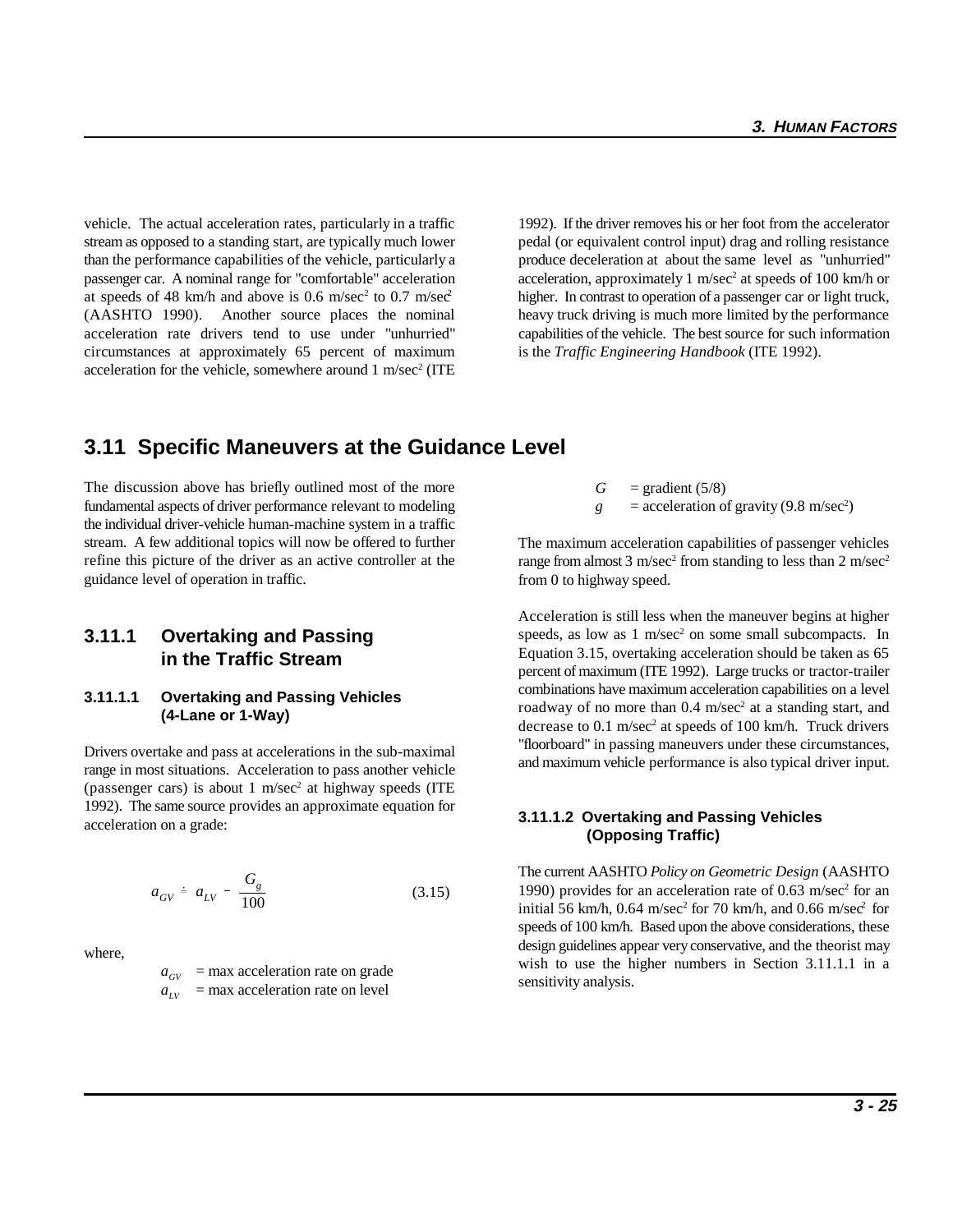# **3.12 Gap Acceptance and Merging**

#### **3.12.1 Gap Acceptance**

The driver entering or crossing a traffic stream must evaluate Table 3.12 provides very recent design data on these situations the space between a potentially conflicting vehicle and himself from the Highway Capacity Manual (TRB 1985). The range of or herself and make a decision whether to cross or enter or not. gap times under the various scenarios presented in Table 3.12 The time between the arrival of successive vehicles at a point is from a minimum of 4 sec to 8.5 sec. In a stream traveling at is the time gap, and the critical time gap is the least amount of 50 km/h (14 m/sec) the gap distance thus ranges from 56 to 119 successive vehicle arrival time in which a driver will attempt a m; at 90 km/h (25 m/sec) the corresponding distances are 100 merging or crossing maneuver. There are five different gap to 213 m. acceptance situations. These are:

- (1) Left turn across opposing traffic, no traffic control
- (2) Left turn across opposing traffic, with traffic control (permissive green)
- (3) Left turn onto two-way facility from stop or yield controlled intersection
- (4) Crossing two-way facility from stop or yield controlled intersection
- (5) Turning right onto two-way facility from stop or yield controlled intersection

## **3.12.2 Merging**

In merging into traffic on an acceleration ramp on a freeway or similar facility, the Situation (5) data for a four lane facility at 90 km/h with a one second allowance for the ramp provides a baseline estimate of gap acceptance: 4.5 seconds. Theoretically as short a gap as three car lengths (14 meters) can be accepted if vehicles are at or about the same speed, as they would be in merging from one lane to another. This is the minimum, however, and at least twice that gap length should be used as a nominal value for such lane merging maneuvers.

# **3.13 Stopping Sight Distance**

The minimum sight distance on a roadway should be sufficient empirically derived estimates now available in Fambro et al. to enable a vehicle traveling at or near the design speed to stop (1994) for both these parts of the SSD equation are expressed before reaching a "stationary object" in its path, according to the in percentile levels of drivers who could be expected to (1) AASHTO *Policy on Geometric Design* (AASHTO 1990). It goes on to say that sight distance should be at least that required for a "below-average" driver or vehicle to stop in this distance.

Previous sections in this chapter on perception-response time (Section 3.3.1) and braking performance (Section 3.2) provide the raw materials for estimating stopping sight distance. The time-honored estimates used in the AASHTO Green Book (AASHTO 1990) and therefore many other engineering resources give a flat 2.5 sec for PRT, and then the linear deceleration equation (Equation 3.13) as an additive model. This approach generates standard tables that are used to estimate stopping sight distance (SSD) as a function of coefficients of friction and initial speed at inception of the maneuver. The

respond and (2) brake in the respective distance or shorter. Since PRT and braking distance that a driver may achieve in a given vehicle are not highly correlated, i.e., drivers that may be very fast to initiate braking may be very conservative in the actual braking maneuver, or may be strong brakers. PRT does not predict braking performance, in other words.

Very often, the engineer will use "worst case" considerations in a design analysis situation. What is the "reasonable" worst case for achieving the AASHTO "below average" driver and vehicle? Clearly, a 99th percentile PRT and a 99th percentile braking distance gives an overly conservative 99.99 combined percentile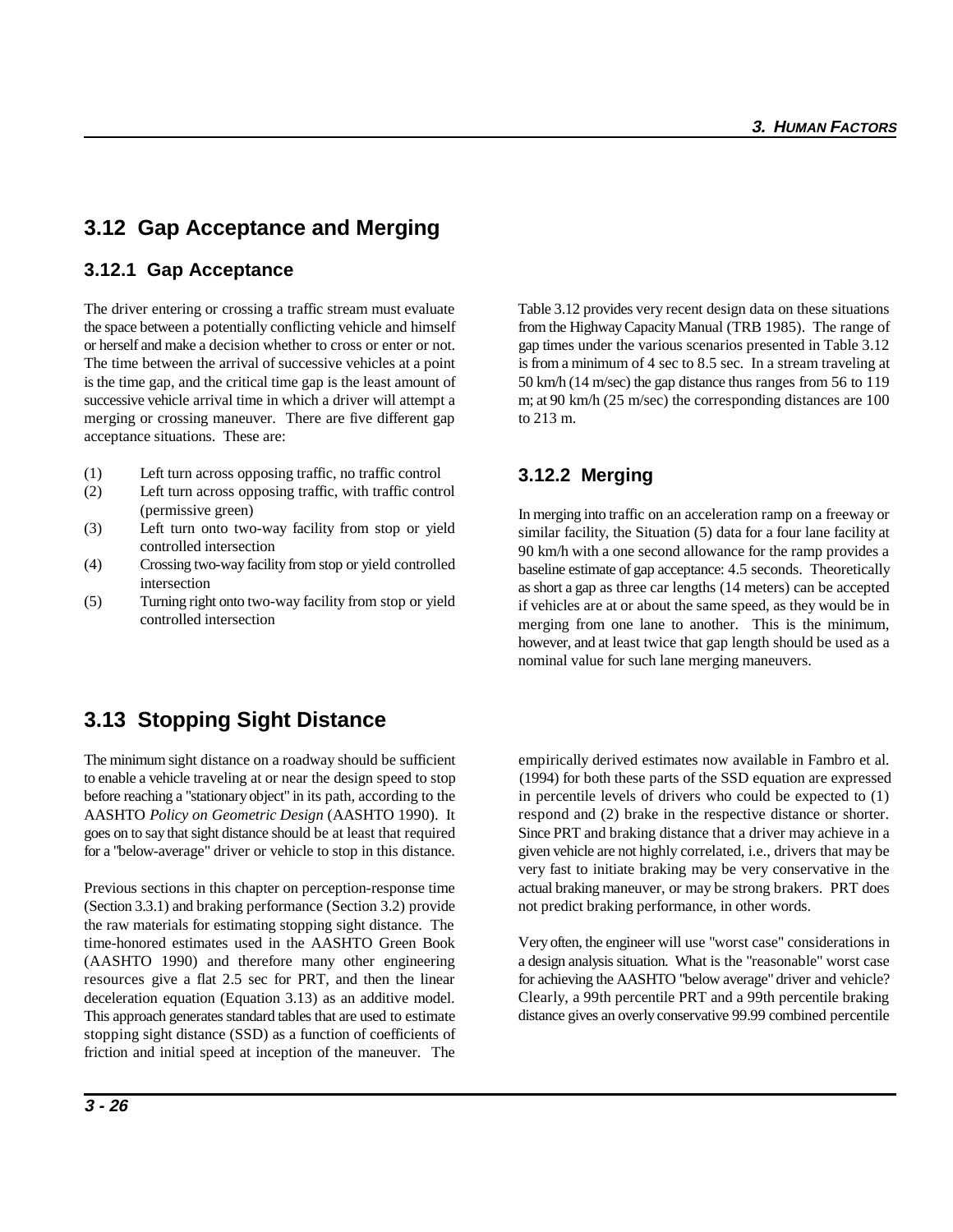| <b>Table 3.12</b> |                                                           |  |
|-------------------|-----------------------------------------------------------|--|
|                   | <b>Critical Gap Values for Unsignalized Intersections</b> |  |

|                                                                                                                                                                                                              | Control                          | <b>Average Speed of Traffic</b>        |     |                |                         |
|--------------------------------------------------------------------------------------------------------------------------------------------------------------------------------------------------------------|----------------------------------|----------------------------------------|-----|----------------|-------------------------|
| <b>Maneuver</b>                                                                                                                                                                                              |                                  | 50 km/h                                |     | 90 km/h        |                         |
|                                                                                                                                                                                                              |                                  | Number of Traffic Lanes, Major Roadway |     |                |                         |
|                                                                                                                                                                                                              |                                  | $\overline{2}$                         | 4   | $\overline{2}$ | $\overline{\mathbf{4}}$ |
| 1                                                                                                                                                                                                            | None                             | 5.0                                    | 5.5 | 5.5            | 6.0                     |
| $\overline{2}$                                                                                                                                                                                               | Permissive<br>Green <sup>1</sup> | 5.0                                    | 5.5 | 5.5            | 6.0                     |
| 3                                                                                                                                                                                                            | Stop                             | 6.5                                    | 7.0 | 8.0            | 8.5                     |
| 3                                                                                                                                                                                                            | Yield                            | 6.0                                    | 6.5 | 7.0            | 7.5                     |
| 4                                                                                                                                                                                                            | Stop                             | 6.0                                    | 6.5 | 7.5            | 8.0                     |
| 4                                                                                                                                                                                                            | Yield                            | 5.5                                    | 6.0 | 6.5            | 7.0                     |
| 5 <sup>2</sup>                                                                                                                                                                                               | Stop                             | 5.5                                    | 5.5 | 6.5            | 6.5                     |
| 5 <sup>2</sup>                                                                                                                                                                                               | Yield                            | 5.0                                    | 5.0 | 5.5            | 5.5                     |
| <sup>1</sup> During Green Interval<br><sup>2</sup> If curve radius >15 m or turn angle <60° subtract 0.5 seconds.<br>If acceleration lane provided, subtract 1.0 seconds.<br>All times are given in seconds. |                                  |                                        |     |                |                         |
| All Maneuvers: if population >250,000, subtract 0.5 seconds<br>if restricted sight distance, add 1.0 seconds<br><b>Maximum subtraction is 1.0 seconds</b><br>Maximum critical gap $\leq 8.5$ seconds         |                                  |                                        |     |                |                         |

level--*everybody* will have an SSD equal to or shorter than this somewhat absurd combination. The combination of 90th percentile level of performance for each segment yields a combined percentile estimate of 99 percent (i.e., 0.10 of each distribution is outside the envelope, and their product is 0.01, therefore  $1.00 - 0.01 = 0.99$ ). A realistic worst case (99th percentile) combination to give SSD would, from previous sections of this chapter be:

PRT: 1.57 sec (Table 3.4)

Braking deceleration: -0.37 g (Section 3.10.2) would be:

For example, on a dry level roadway, using Equation 3.12, at a velocity of 88 km/h, the SSD components would be:

| PRT:                     | $1.57 \times 24.44 = 38.4 \text{ m}$ |  |  |
|--------------------------|--------------------------------------|--|--|
| <b>Braking Distance:</b> | 82.6 m                               |  |  |
| SSD:                     | $38 + 83 = 121$ m                    |  |  |

For comparison, the standard AASHTO SSD for a dry level roadway, using a nominal 0.65 for *f*, the coefficient of friction,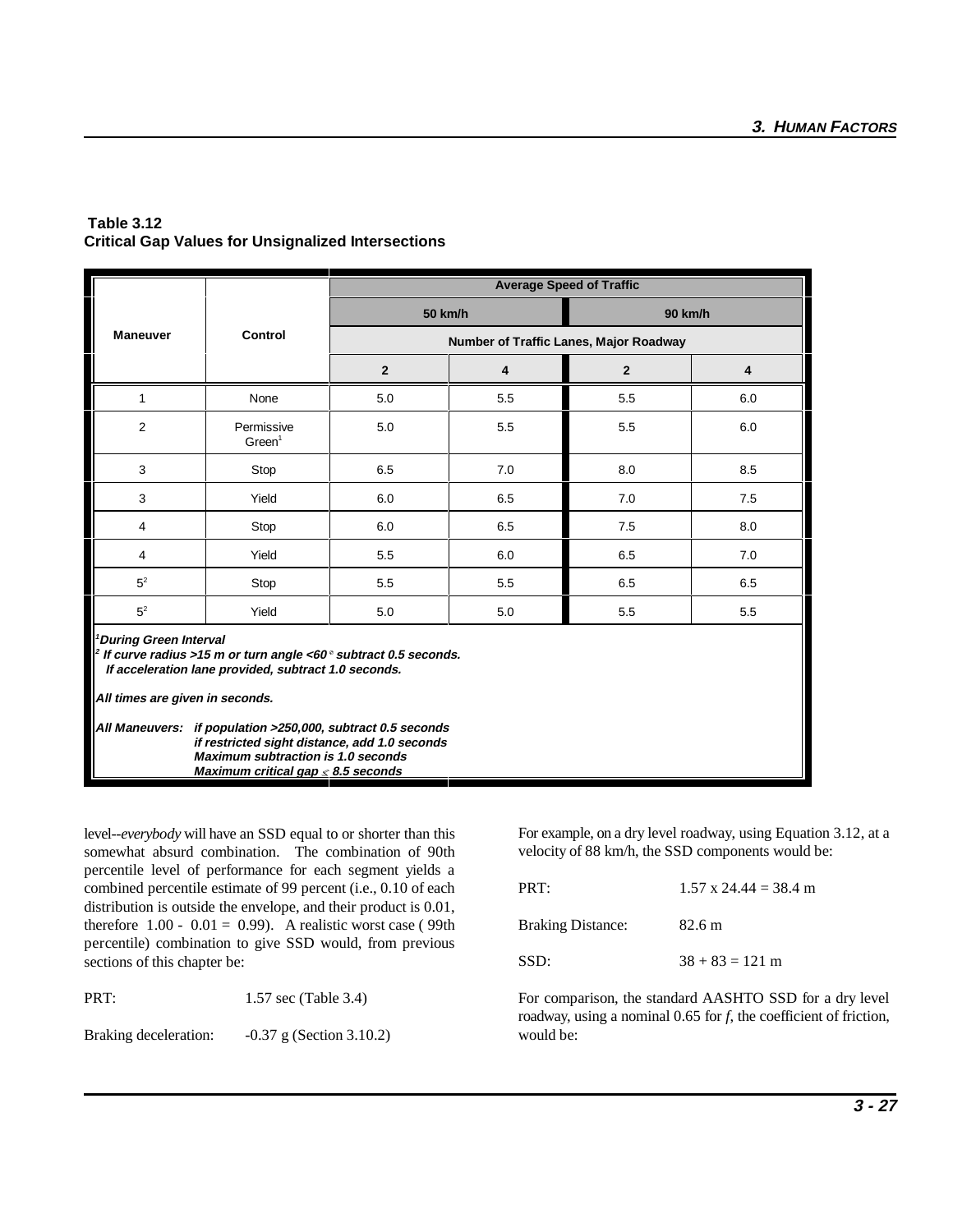# **3.14 Intersection Sight Distance**

The AASHTO *Policy on Geometric Design* (AASHTO 1990) identifies four differences cases for intersection sight distance considerations. From the viewpoint of traffic flow theory, the question may be posed, "How long is a driver going to linger at an intersection before he or she begins to move?" Only the first three cases will be discussed here, since signalized intersections (Case IV) have been discussed in Section 3.5.1.

## **3.14.1 Case I: No Traffic Control**

The driver initiates either acceleration or deceleration based upon his or her perceived gap in intersecting traffic flow. The principles given in Section 3.13 apply here. PRT for this situation should be the same as for conditions of no surprise outlined in Section 3.3.1. AASHTO (1990) gives an allowance of three seconds for PRT, which appears to be very conservative under these circumstances.

## **3.14.2 Case II: Yield Control for Secondary Roadway**

This is a complex situation. McGee et al. (1983) could not find reliable data to estimate the PRT. A later, follow-up study by Hostetter et al. (1986) considered the PRT to stretch from the time that the YIELD sign first could be recognized as such to the time that the driver either began a deceleration maneuver or speeded up to clear the intersection in advance of cross traffic. But decelerations often started 300 m or more from the intersection, a clear response to the sign and not to the traffic ahead. PRTs were thus in the range of 20 to over 30 sec. with much variability and reflect driving style rather than psychophysical performance.

PRT: 2.50 x  $24.44 = 61.1 \text{ m}$  These two estimates are comparable, but the first estimate has Braking Distance: 47.3 m combinations of percentiles (for example, 75th percentile SSD:  $61 + 47 = 108$  m percentile). It is always possible, of course, to assume different an empirical basis for it. The analyst can assume other performance in combination yields an estimate of the 94th levels of percentile representation for a hypothetical driver, e.g., 50th percentile PRT with 95th percentile braking performance.

# **3.14.3 Case III: Stop Control on Secondary Roadway**

Hostetter et al. (1986) note that "for a large percentage of trials at intersections with reasonable sign distance triangles, drivers completed monitoring of the crossing roadway before coming to a stop." Their solution to this dilemma was to include three measures of PRT. They start at different points but terminate with the initiation of an accelerator input. One of the PRT's starts with the vehicle at rest. The second begins with the first head movement at the stop. The third begins with the last head movement in the opposite direction of the intended turn or toward the shorter sight distance leg (for a through maneuver). None of the three takes into account any processing the driver might be doing prior to the stop at the intersection.

Their findings were as follows (Table 3.13):

**Table 3.13 PRTs at Intersections**

|                  | 4-way              |      | <b>T-Intersection</b> |      |
|------------------|--------------------|------|-----------------------|------|
|                  | <b>Mean</b>        | 85th | <b>Mean</b>           | 85th |
| PRT <sub>1</sub> | 2.2 <sub>sec</sub> | 2.7  | 2.8                   | 3.1  |
| PRT <sub>2</sub> | 1.8                | 2.6  | 1.9                   | 2.8  |
| PRT 3            | 1.6                | 2.5  | 1.8                   | 2.5  |

Thus a conservative estimate of PRT, i.e., time lag at an intersection before initiating a maneuver, would be somewhat in excess of three seconds for most drivers.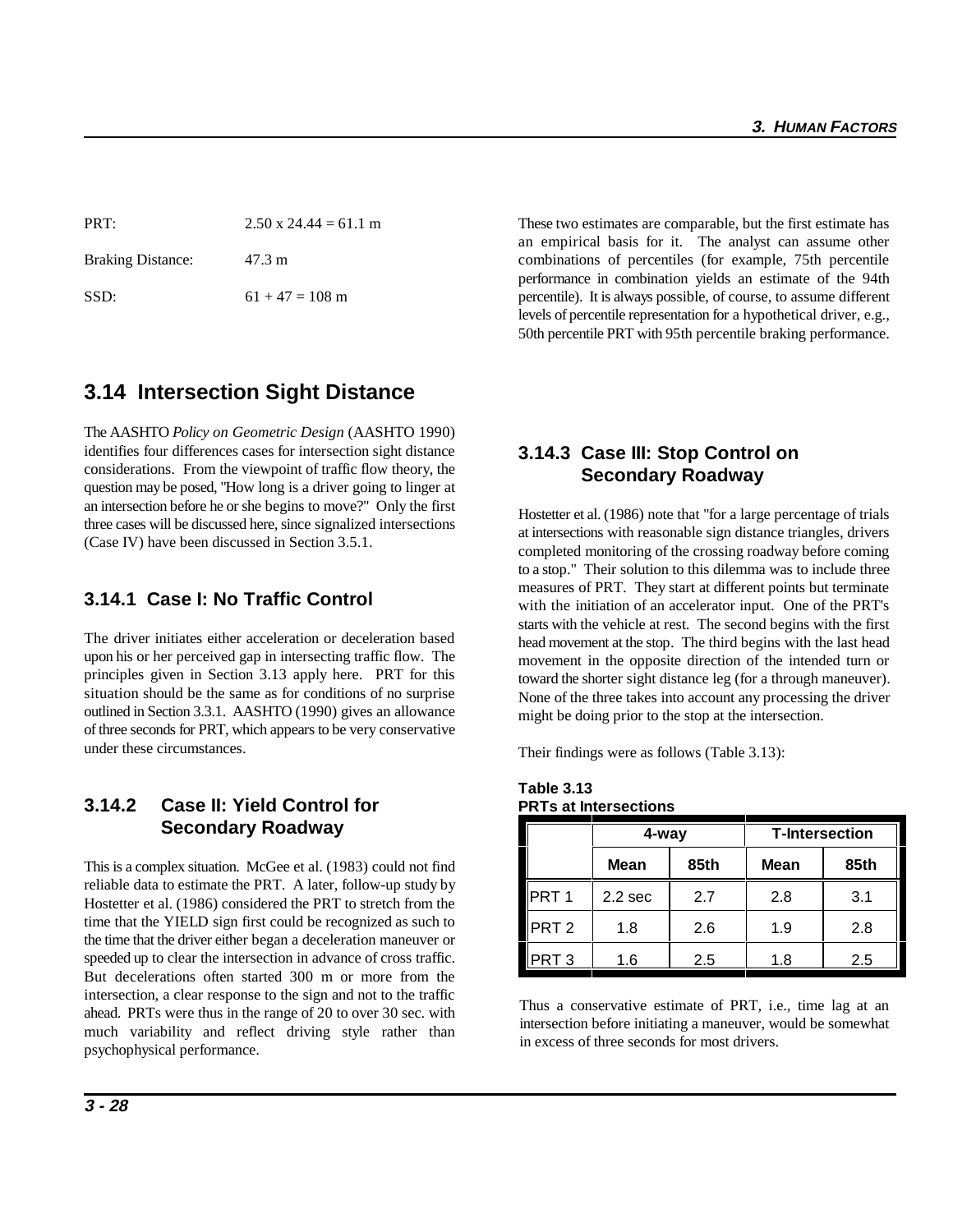# **3.15 Other Driver Performance Characteristics**

Gstalter and Hoyos (1988) point out the well-known With the advent of Intelligent Transportation Systems (ITS), phenomenon that drivers tend to adapt to sustained speed over driver performance changes associated with increased a period of time, such that the perceived velocity (not looking information processing work load becomes a real possibility. at the speedometer) lessens. In one study cited by these authors, ITS may place message screens, collision avoidance displays drivers drove 32 km at speeds of 112 km/h. Subjects were then and much more in the vehicle of the future. Preliminary instructed to drop to 64 km/h. The average speed error turned studies of the effects of using such technology in a traffic stream out to be more than 20 percent *higher* than the requested speed. A similar effect undoubtedly occurs when posted speed limits change along a corridor. In the studies cited, drivers were aware of the "speed creep" and attempted (they said) to accommodate for it. When drivers go from a lower speed to a higher one, they also adapt, such that the higher speed seems higher than in fact it is, hence errors of 10 to 20 percent *slower* than commanded speed occur. It takes several minutes to re-adapt. Hence speed adjustments on a corridor should not be modeled by a simple step function, but rather resemble an over damped first-order response with a time constant of two minutes or more.

## **3.15.2 Distractors On/Near Roadway**

One of the problems that militates against smooth traffic flow on congested facilities is the "rubber neck" problem. Drivers passing by accident scenes, unusual businesses or activities on the road side, construction or maintenance work, or other occurrences irrelevant to the driving task tend to shift sufficient attention to degrade their driving performance. In *Positive Guidance* terms (Lunenfeld and Alexander 1990) such a situation on or near the roadway is a temporary violation of expectancy. How to model the driver response to such distractions? In the absence of specific driver performance data on distractors, the individual driver response could be estimated by injecting a sudden accelerator release with consequent deceleration from speed discussed in Section 3.11.2. This response begins as the distraction comes within a cone of 30 degrees centered around the straight-ahead direction on a tangent, and the outer delineation of the curve on a horizontal curve. A possible increase in the amplitude of lane excursions could also occur, similar to the task-loaded condition in the Dulas (1994) study discussed in Section 3.9.1.2.

#### **3.15.1 Speed Limit Changes 3.15.3 Real-Time Driver Information Input**

are just now appearing in the literature. There is clearly much more to come. For a review of some of the human factors implications of ITS, see Hancock and Pansuraman (1992) and any recent publications by Peter Hancock of The University of Minnesota.

Drivers as human beings have a very finite attentional resource capacity, as summarized in Dulas (1994). Resources can be allocated to additional information processing tasks only at the cost of decreasing the efficiency and accuracy of those tasks. When the competing tasks use the same sensory modality and similar resources in the brain, increases in errors becomes dramatic. To the extent that driving is primarily a psychomotor task at the skill-based level of behavior, it is relatively immune to higher-level information processing, if visual perception is not a dominant factor.

But as task complexity increases, say, under highly congested urban freeway conditions, any additional task becomes very disruptive of performance. This is especially true of older drivers. Even the use of cellular telephones in traffic has been found to be a potent disrupter of driving performance (McKnight and McKnight 1993). A study described by Dulas (1994) found that drivers using a touch screen CRT at speeds of 64 km tended to increase lane deviations such that the probability of lane excursion was 0.15. Early and very preliminary studies indicate that close attention to established human engineering principles for information display selection and design should result in realtime information systems that do not adversely affect driver performance.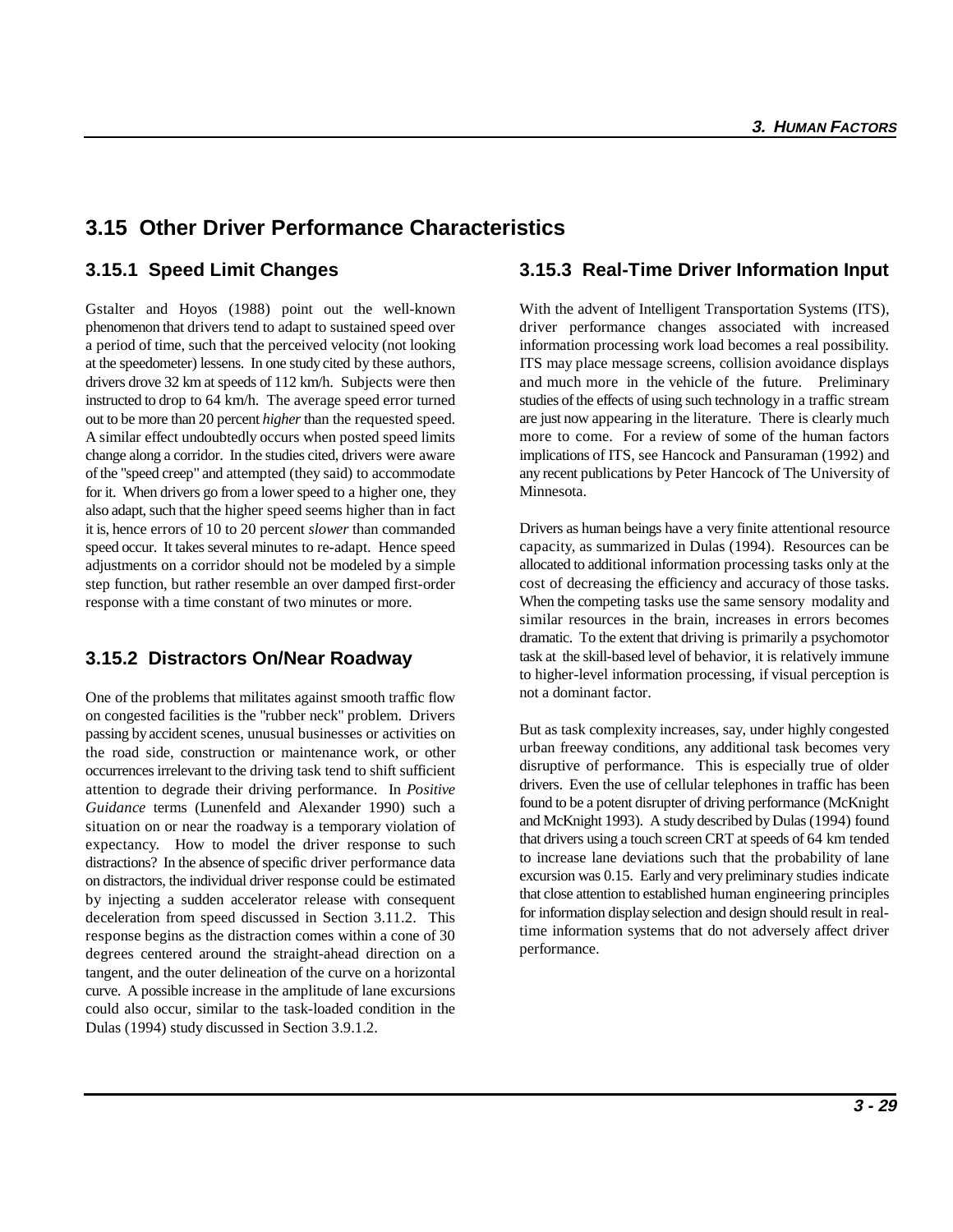## **References**

- American Association of Highway and Transportation Officials (1990). *A Policy on Geometric Design of*
- 
- Berman, A. H. (1994). *A Study of Factors Affecting Foot Movement Time in a Braking Maneuver.* Unpublished MS Thesis, Texas A&M University.
- Blackwell, O. and H. Blackwell (1971). *Visual Performance Data for 156 Normal Observers of Various Ages.* Journal of Illumination Engineering Society 1, pp. 3-13.
- Boff, K. R. and J. E. Lincoln (1988). *Engineering Data Compendium*. USAF, H. G. Armstrong Medical Research Laboratory, Wright-Patterson AFB, Ohio, (Section 8.1).
- Brackett, R. Q. and R. J. Koppa (1988). *Preliminary Study of Brake Pedal Location Accuracy.* Proceedings of the Human Factors and Ergonomics Society 32nd Meeting.
- Chang, M-S, C. J. Messer, and A. J. Santiago (1985). *Timing Traffic Signal Change Intervals Based on Driver Behavior.* Transportation Research Record 1027, Transportation Research Board, National Research Council, Washington, DC.
- Drury, C. G. (1975). *Application of Fitt's Law to Foot Pedal Design.* Human Factors 12, pp. 559-561.
- Dudek, C. L. (1990). *Guidelines on the Use of Changeable Message Signs.* FHWA-TS-90-043, Federal Highway Administration, Washington, DC.
- Dulas, R. J. (1994). *Lane Deviation as a Result of Visual Workload and Manual Data Entry.* Unpublished doctoral dissertation, Texas A&M University.
- Evans, L. and R. Rothery (1973). *Experimental Measurements of Perceptual Thresholds in Car Following.* Highway Research Record 454, Transportation Research Board, Washington, DC.
- Fambro, D. et al. (1994). *Determination of Factors Affecting Stopping Sight Distance.* Working Paper I: Braking Studies (DRAFT) National Cooperative Highway Research Program, Project 3-42.
- Federal Highway Administration (1983). *Traffic Control Device Handbook*.Washington, DC.
- *Highways and Streets*. Washington, DC. Journal of Experimental Psychology, 47, pp. 381-391. Fitts, P. M. (1954). *The Information Capacity of the Human Motor System in Controlling the Amplitude of Movement.*
- Ang, A. H-S., and W. H. Tang (1975). *Probability Concepts* Fox, M. (1989). *Elderly Driver's Perceptions of Their in Engineering Planning and Design Vol. 1: Basic Driving Abilities Compared to Their Functional Visual Principles.* New York: John Wiley and Sons. *Perception Skills and Their Actual Driving Performance.* Taira, E. (Ed.). Assessing the Driving Ability of the Elderly New York: Hayworth Press.
	- Garner, K.C. (1967). *Evaluation of Human Operator Coupled Dynamic Systems.* In Singleton, W. T., Easterby, R. S., and Whitfield, D. C. (Eds.). The Human Operator in Complex Systems, London: Taylor and Francis.
	- Godthelp, H. (1986). *Vehicle Control During Curve Driving.* Human Factors, 28,2, pp. 211-221.
	- Godthelp, H. and J. Shumann (1994). *Use of Intelligent Accelerator as an Element of a Driver Support System.* Abstracted in Driver Performance Data Book Update: Older Drivers and IVHS Circular 419, Transportation Research Board, National Research Council, Washington, DC.
	- Greene, F. A. (1994). *A Study of Field and Laboratory Legibility Distances for Warning Symbol Signs.* Unpublished doctoral dissertation, Texas A&M University.
	- Gstalter, H. and C. G. Hoyos (1988). *Human Factors Aspects of Road Traffic Safety*. In Peters, G.A. and Peters, B.J., Automotive Engineering and Litigation Volume 2, New York: Garland Law Publishing Co.
	- Hancock, P. A. and R. Parasuraman (1992). *Human Factors and Safety in the Design of Intelligent Vehicle - Highway Systems (IVHS)*.
	- Hoffman, E. R. (1991). *Accelerator to Brake Movement Times and A Comparison of Hand and Foot Movement Times.* Ergonomics 34, pp. 277-287 and pp. 397-406.
	- Hooper, K. G. and H. W. McGee (1983). *Driver Perception-Reaction Time: Are Revisions to Current Specifications in Order?* Transportation Research Record 904, Transportation Research Board, National Research Council, Washington, DC, pp. 21-30.
	- Hostetter, R., H. McGee, K. Crowley, E. Seguin, and G. Dauber, (1986). *Improved Perception-Reaction Time Information for Intersection Sight Distance*. FHWA/RD-87/015, Federal Highway Administration, Washington, DC.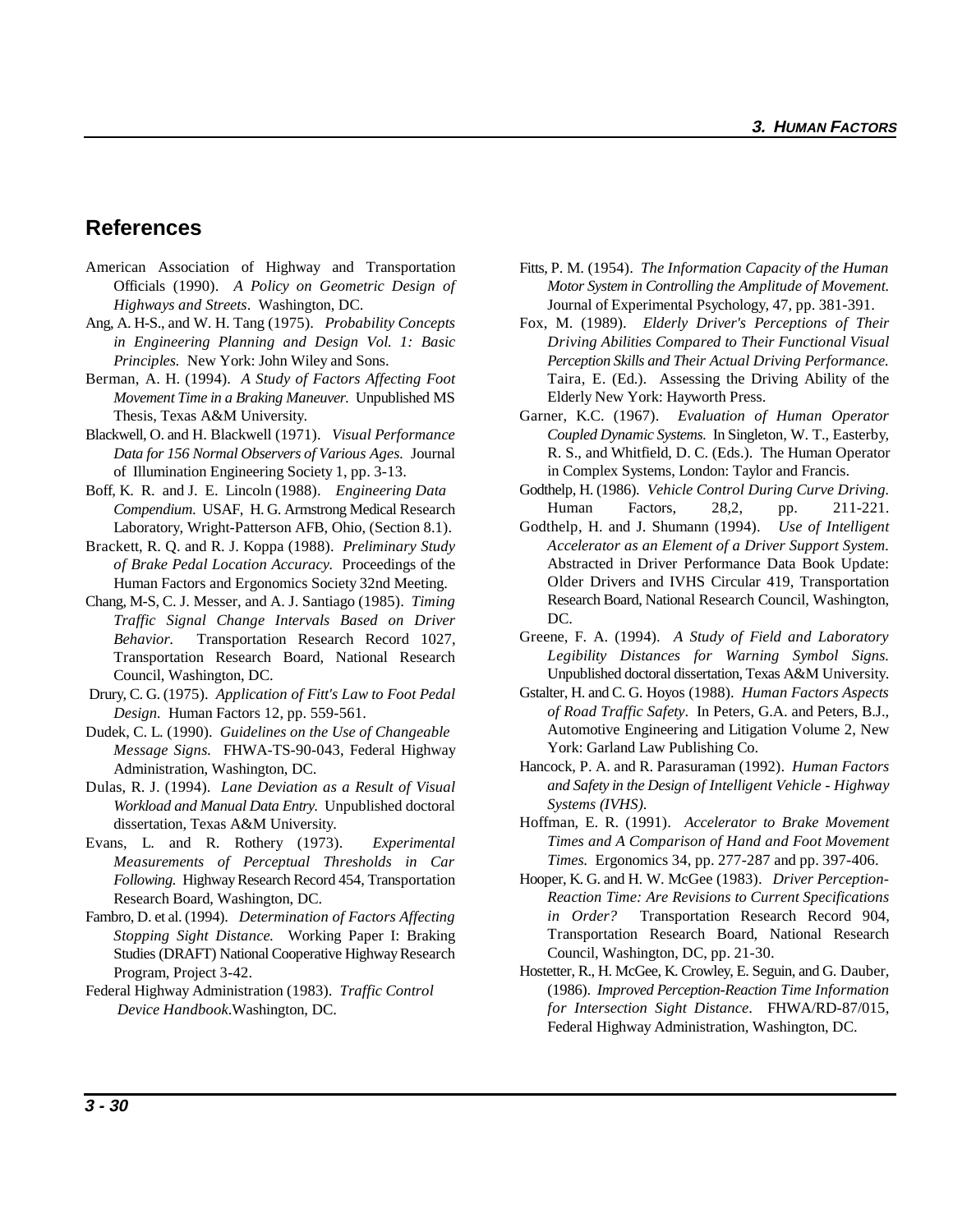- Hulbert, S. (1988). *The Driving Task.* In Peters, G.A. and McKnight, A. J. and A. S. McKnight (1993). *The Effect* Peters, B.J., Automotive Engineering and Litigation Volume 2, New York: Garland Law Publishing Co.
- 
- Warrendale, PA.
- *Visibility of Alphabetic and Symbolic Traffic Signs.*
- Johansson, G. and K. Rumar (1971). *Driver's Brake Reaction Times.* Human Factors, 12 (1), pp. 23-27.
- Knight, J. L. (1987). *Manual Control of Tracking* in
- Koppa, R. J. (1990). *State of the Art in Automotive Adaptive Equipment.* Human Factors, 32 (4), pp. 439-455.
- Koppa, R. J., M. McDermott, et al., (1980). *Human Factors Analysis of Automotive Adaptive Equipment for Disabled Drivers.* Final Report DOT-HS-8-02049, National Highway Traffic Safety Administration, Washington, DC.
- Kroemer, K. H. E., H. B. Kroemer, and K. E. Kroemer-Ebert (1994). *Ergonomics: How to Design for Ease and Efficiency* Englewood Cliffs, NJ: Prentice-Hall.
- Lerner, Neil, et al. (1995). *Literature Review: Older Driver Perception-Reaction Time for Intersection Sight Distance and Object Detection,* Comsis Corp., Contract DTFH 61- 90-00038 Federal Highway Administration, Washington, DC, Final Report.
- Lunenfeld, H. and G. J. Alexander (1990). *A User's Guide to Positive Guidance (3rd Edition)* FHWA SA-90-017, Federal Highway Administration, Washington, DC.
- Marmor, M. (1982). *Aging and the Retina.* In R. Sekuler, D. Kline, and K. Dismukes (eds.). Aging and Human Visual Function, New York: Alan R. Liss.
- McGee, H. W. (1989). *Reevaluation of Usefulness and Application of Decision Sight Distance.* Transportation Research Record 1208, TRB, NRC, Washington, DC.
- McGee, H., K. Hooper, W. Hughes, and W. Benson (1983). *Highway Design and Operational Standards Affected by Driver Characteristics.* FHWA RD 78-78, Federal Highway Administration, Washington, DC.
- *of Cellular Phone Use Upon Driver Attention.* Accident Analysis and Prevention 25 (3), pp. 259-265.
- Institute of Transportation Engineers (1992). *Traffic* McPherson, K., J. Michael, A. Ostrow, and P. Shaffron  *Engineering Handbook*, Washington, DC. (1988). *Physical Fitness and the Aging Driver - Phase I.* IVHS America Publication B-571, Society of Automotive AAA Foundation for Traffic Safety, Washington, DC.
- Engineers, (1992). *Intelligent Vehicle-Highway Systems* McRuer, D. T. and R. H. Klein (1975). *Automobile (IVHS) Safety and Human Factors Considerations. Controllability - Driver/Vehicle Response for Steering* Jacobs, R. J., A. W. Johnston, and B. L. Cole, (1975). *The* HS-801-407, National Highway Traffic Safety *Control.* Systems Technology Inc. TR-1040-1-I. DOT-Administration, Washington, DC.
	- Australian Board Research, 5, pp. 68-86. Moir, A. and D. Jessel (1991). *Brain Sex.* New York: Carol Publishing Co.
	- Salvendy, G. (ed) Handbook of Human Factors. New *Litigation,*Vol. 2, New York: Garland Law Publishing Co. Mortimer, R. G. (1988). *Rear End Crashes.* Chapter 9 of Peters, G.A. and Peters, B.J., *Automotive Engineering and*
	- York: John Wiley and Sons. NHTSA Driver Performance Data Book (1987). R. L. Henderson (ed.) DOT HS 807 121, National Highway Traffic Safety Administration, Washington, DC.
		- NHTSA Driver Performance Data Book (1994). Transportation Reserach Circular 419, Transportation Research Board, National Research Council, Washington, DC.
		- Neuman, T. R. (1989). *New Approach to Design for Stopping Sight Distance.* Transportation Research Record, 1208, Transportation Research Board, National Research Council, Washington, DC.
		- O'Leary, A. and R. Atkins (1993). *Transportation Needs of the Older Driver.* Virginia Transportation Research Council MS-5232 (FHWA/VA-93-R14).
		- Odeh, R. E. (1980). *Tables for Normal Tolerance Limits, Sampling Plans, and Screening.* New York: arcel Dekker, Inc.
		- Ordy, J. , K. Brizzee, and H. Johnson (1982 ). *Cellular Alterations in Visual Pathways and the Limbic System: Implications for Vision and Short Term Memory.* ibid.
		- Picha, D. (1992). *Determination of Driver Capability in the Detection and Recognition of an Object*. In Kahl, K. B. *Investigation of Appropriate Objects for Safe Stopping Distance.* Unpublished Master's Thesis, Texas A&M University.
		- Price, D. (1988). *Effects of Alcohol and Drugs.* In Peters, G. A. and Peters, B. J., Automotive Engineering and Litigation Volume 2, New York: Garland Law Publishing Co.